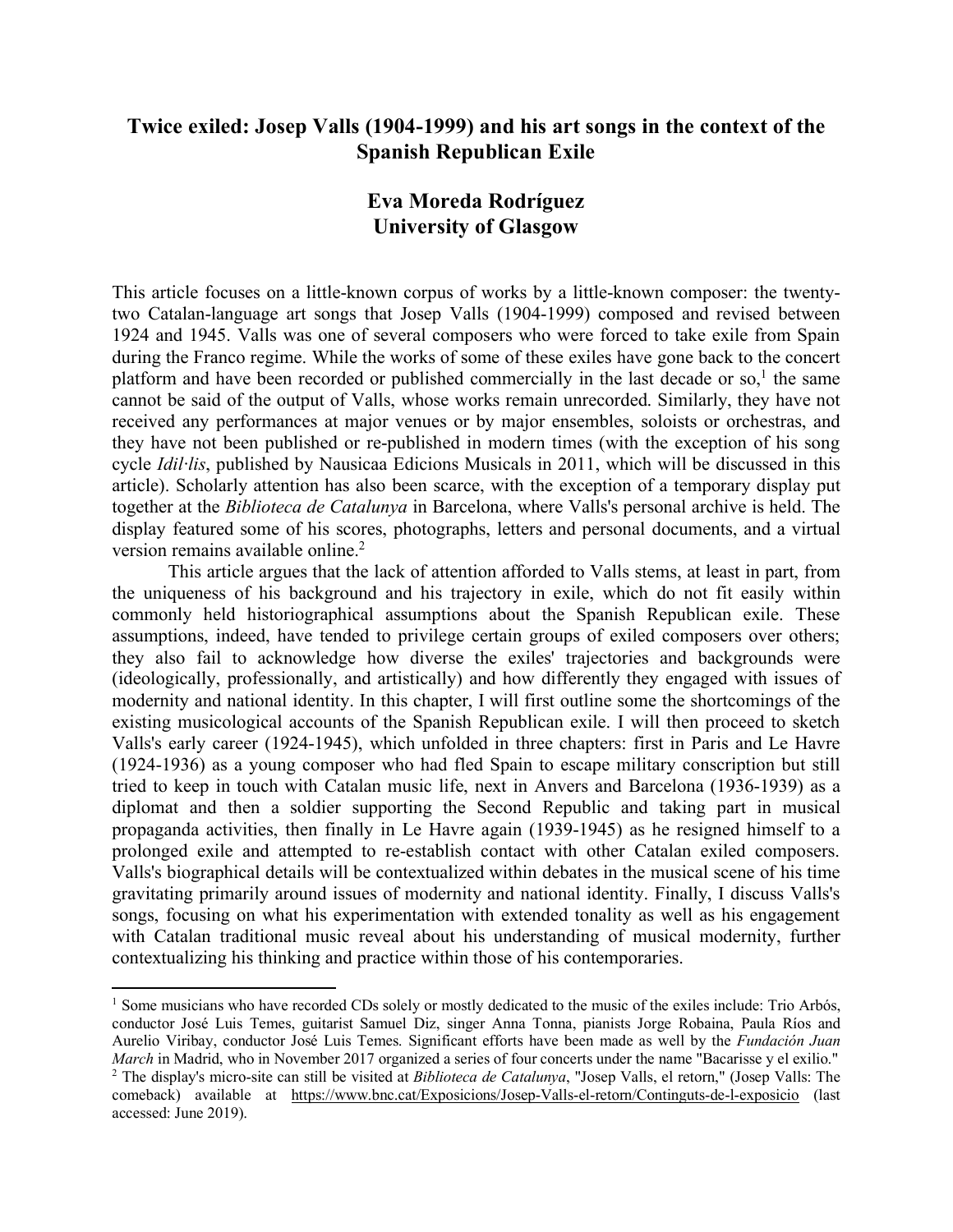### **Music in the Spanish Republican exile: the changing faces of musical modernity**

In this section, I argue that the predominant narrative of the Spanish Republican exile in music historiography has been one of truncated progress towards a certain ideal of modernity, and that this makes it difficult to accommodate the trajectories of composers who either cannot be understood in terms of progress or do not fit the specific ideal of modernity posited here. My discussion is significantly influenced by Mari Paz Balibrea's analyses of the literary historiography of the Spanish Republican exile.<sup>3</sup> Balibrea argues that the Spanish Republican exile poses problems to narratives of Spanish literature in terms of both space and time,<sup>4</sup> because the nation is conceptualised as both a spatial and a temporal unit: it is not only delimited by its territorial boundaries, but also by homogeneous, linear progression within the nation toward a hegemonic ideal of modernity.<sup>5</sup> Balibrea writes that traditional historiography of Spanish twentieth-century literature understands this progression as a struggle against the anti-modernity embodied by the Franco regime, culminating in the triumph of parliamentary monarchy in 1975 after Franco's death.6 Exile, however, puts this ideal conception of the nation at risk: indeed, the exiles' cultural production far away from the cultural centres of the nation often opens up ideals and understandings of modernity that deviate from those regarded as hegemonic in the nation itself.7 The task of the literary historian, Balibrea argues, is to uncover and disentangle the very diverse modernity projects that the exiles carried out, with a view to problematize the dominant narrative.

In the realm of music history, the idea of exile as truncated progress emerged already under Francoism, while the hegemony of a specific ideal of modernity only did so in the early years of democracy. Under Francoism, Spanish music history was first conceptualized in terms of progress towards modernity by Federico Sopeña in his *Historia de la música española contemporánea* (1958). Sopeña's contribution, however, was not entirely original, but instead drew upon Adolfo Salazar's *La música contemporánea en España* (1930); in his preface, Sopeña indeed presented his own work as a sequel to Salazar's.<sup>8</sup> Sopeña's narrative gravitates around major figures he credits with having accelerated the progress of Spanish music towards modernity (Manuel de Falla, Ernesto Halffter and, finally, Joaquín Rodrigo). Within this

 $\overline{\phantom{a}}$ 

<sup>3</sup> Mari Paz Balibrea, "El paradigma exilio," in *Nuevo texto crítico* 29 (2002-03), pp. 17-39; Mari Paz Balibrea, "Rethinking Spanish Republican Exile. An introduction," in *Journal of Spanish Cultural Studies*, Vol. 6, No. 1 (2005), pp. 3-24; Mari Paz Balibrea, "Max Aub y el espacio/tiempo de la nación," in Manuel Aznar Soler, ed., *Escritores, editoriales y revistas del exilio republicano de 1939* (Sevilla: Renacimiento, 2006), pp. 163-169; Mari Paz Balibrea, "Hacia una historiografía del exilio republicano cultural: retos y propuestas," in *Iberoamericana* 47 (2012), pp. 87-99.

<sup>4</sup> Balibrea, "Hacia una historiografía del exilio," p. 87.

<sup>5</sup> Balibrea, "Hacia una historiografía del exilio," p. 97; Balibrea, "Rethinking Spanish Republican Exile," p. 7; Balibrea, "Max Aub," p. 163.

<sup>6</sup> Balibrea, "El paradigma exilio," p. 29.

<sup>7</sup> Balibrea, "El paradigma exilio," p. 22; Balibrea, "Hacia una historiografía," pp. 98-99.

<sup>8</sup> Federico Sopeña, *Historia de la música española contemporánea* (Madrid: Rialp, 1958), p. 13. The fact that Sopeña––possibly the most influential music critic and administrator under the Franco regime, active throughout its entire duration––explicitly acknowledged not only the left-wing exile Salazar, but also other exiled musicians (which I will discuss later) does not mean that Sopeña was being rebellious or risking punishment or censorship. For a discussion of Sopeña's ideological background, see Eva Moreda Rodríguez, *Music and exile in Francoist Spain*  (Farnham: Ashgate, 2015), pp. 17.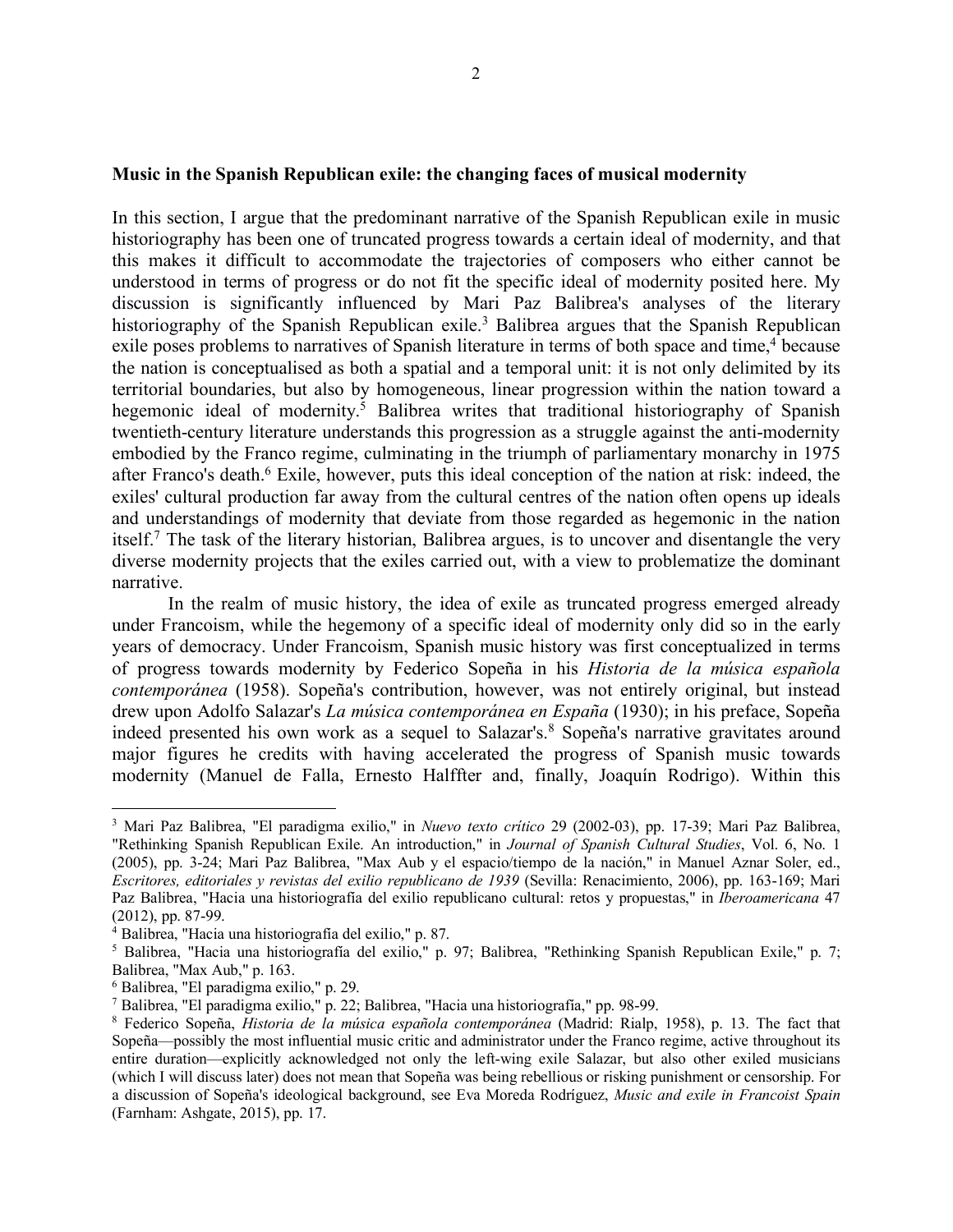premise, Sopeña focuses only on the exiles active in Madrid before the war,<sup>9</sup> whom he presented as a failed generation: Sopeña acknowledged that they played an important role in revitalizing musical life throughout the  $1920s$  and  $1930s$ ,<sup>10</sup> but had "lost their roots and their ability to convey their message" precisely at the time they were starting to reach creative maturity.<sup>11</sup> presumably because they had been forced to go into exile, although Sopeña does not explicitly make this connection.

The narrative of Spanish music as progress becomes even more obvious in Manuel Valls's *La música española después de Manuel de Falla* (1962) and Tomás Marco's *La música de la España contemporánea* and *Música española de vanguardia* (both 1970), as well as in two further books by Manuel Valls (no relation to Josep Valls), *La mùsica catalana contemporània* (1960) and *Història de la mùsica catalana* (1969), with the caveat that these do not take Spain as the national framework, but rather the Catalan-speaking areas. Particularly in Marco's books, musical modernity is no longer identified with Joaquín Rodrigo, as was the case in Sopeña's history, but rather with atonality and integration with European avant-garde currents. Like Sopeña, Manuel Valls and Marco did not exclude the exiles from their history, but the focus, especially in the latter, is very clearly on the exiles deemed to have contributed to Spain's progress towards musical modernity––for example, Roberto Gerhard, a student of Schoenberg's and a respected name in the serialist music scene from the mid-1950s onwards.<sup>12</sup>

Of the above-mentioned music histories, Josep Valls is only named in passing in *La mùsica catalana contemporània*, as one of several composers grouped under the name "Generation of 1920." This generation, according to Manuel Valls, consisted of those composers who started their careers in Barcelona during the 1920s with the intent of renovating Catalan music, but did not necessarily share aesthetic ideals or regard themselves as a group. Roberto Gerhard is also included in this generation and discussed at greater length than Josep Valls or indeed any other composer.<sup>13</sup> One potential reason for Josep Valls's minimal presence in these histories might simply be the difficulties that those writing in Spain often met in gathering information about composers working elsewhere, particularly if they did not have an international profile. With Valls having very limited presence in French concert life, it would have been difficult for critics and historians working in Spain to get hold of any reviews, recordings, or published scores.

Even though, as is obvious from the above, the exiles were not completely absent from Spanish music historiography under Francoism, interest in re-discovering their lives and works and in considering exile as a specific historiographical category increased after Franco's death–– at a time when some of the exiles had died or were approaching their old age. Emilio Casares first made the case in 1986 for bringing back to light the music of the exiles to both Spanish

<sup>9</sup> Sopeña, as was common under Francoist centralism, clearly saw Madrid as the centre of Spanish musical life (not just in the present, but historically); nevertheless, another reason for him to focus on Madrid is that, being based in the capital himself throughout the 1950s, he likely did not have many reliable sources of information about Catalan composers who had gone into exile.

<sup>10</sup> Sopeña, *Historia de la música,* 195-7.

<sup>&</sup>lt;sup>11</sup> Sopeña, *Historia de la música*, 198.<br><sup>12</sup> Tomás Marco, *Música española de vanguardia* (Madrid: Guadarrama, 1970), pp. 29–30, 46–47.

<sup>13</sup> Manuel Valls, *La mùsica catalana contemporània* (Barcelona: Selecta, 1960), p. 139.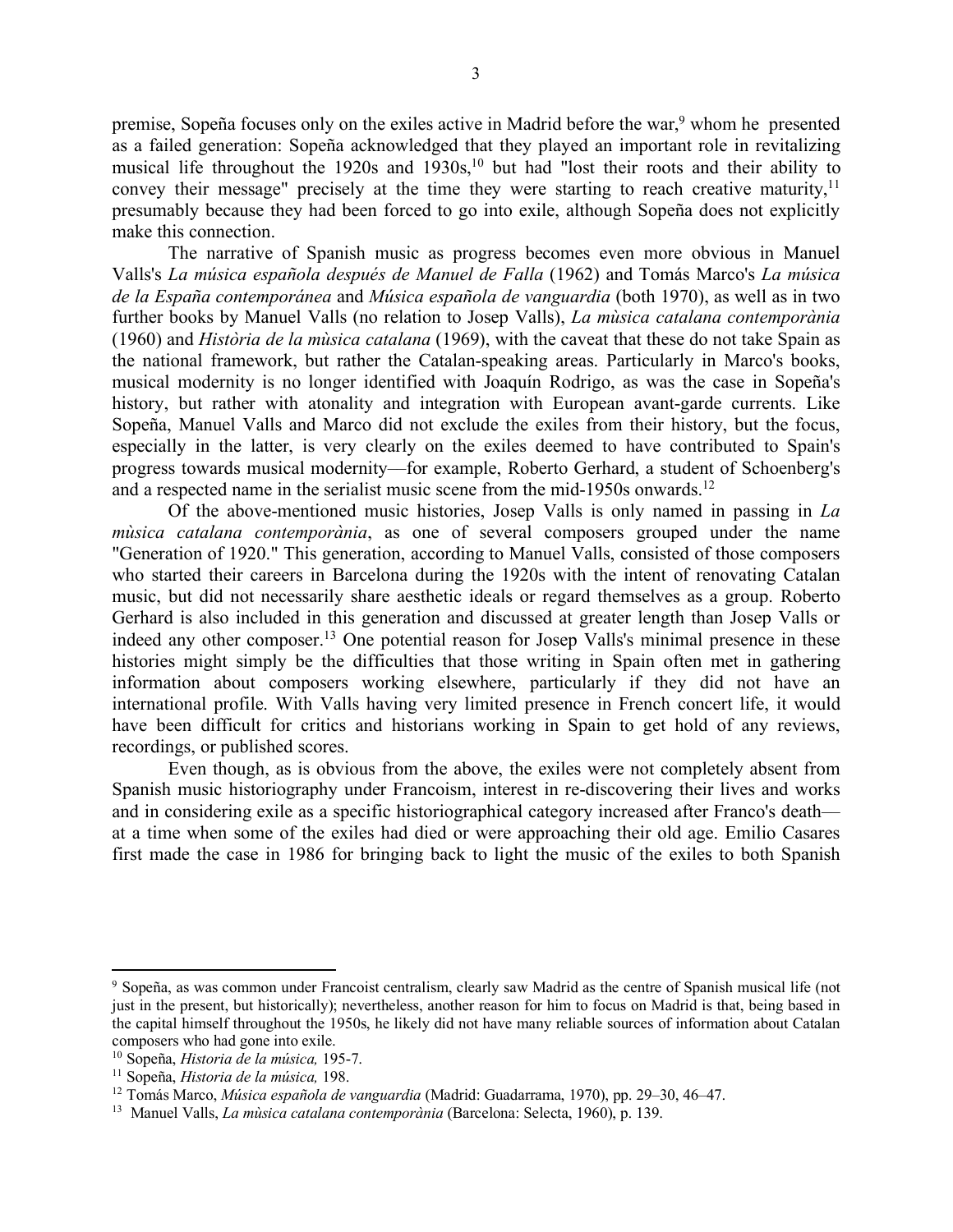academia and the broader public.14 Casares published a further article on the topic the following year, writing that:15

We still need shed light on an enormous amount of works that have never been played or have not been played after their premiere; to catalogue the work of most composers (even though it might seem unbelievable that this has not been done already) and to properly analyse it; finally, to write and publish monographs about the most illustrious creatives.

In the last thirty years, Spanish musicology has indeed made significant advances in terms of bringing back to public awareness the lives, works and archives of many Spanish composers,16 even though the fundamental work described by Casares is far from complete, due to the difficulties in locating and accessing the personal archives and the music of some of the exiled composers.<sup>17</sup> At the same time, though, further theoretical reflection on the historiographical foundations of musical exile and how they might have been affected by these successive discoveries is still scarce. Moreover, following on from Casares's pioneering research on exile, this body of scholarship has often been impacted by a second, related issue: the fact that modernity is strongly identified with one particular modernity project, i.e. the one pursued by the so-called *Generación del 27*. The label itself––which has been widespread since the 1980s, in a clear parallel with the literary generation of the same name,<sup>18</sup> is not unproblematic. The literary *Generación del 27* (which includes Federico García Lorca and future Nobel prize winner Vicente Aleixandre) constituted themselves formally as such in 1927,<sup>19</sup> but the same cannot be said of the musical *Generación del 27*, which is a much looser collection of composers and, sometimes, performers. Indeed, various Spanish musicologists have proposed various definitions of what the

<sup>14</sup> Emilio Casares Rodicio, "Música y músicos de la Generación del 27," in Emilio Casares Rodicio, ed., *La música en la Generación del 27. Homenaje a Lorca 1915-1939* (Madrid: Ministerio de Cultura: 1986), pp. 20-34.

<sup>&</sup>lt;sup>15</sup> Emilio Casares Rodicio, "La música española hasta 1939, o la restauración musical," in Emilio Casares Rodicio, Ismael Fernández de la Cuesta and José López Calo, eds., *España en la Música de Occidente*, vol. 2 (Madrid: Ministerio de Cultura, 1987), pp. 261-322; see p. 363.<br><sup>16</sup> Examples from the last thirty years include: Susana Asensio, "Eduardo Martínez Torner y la Junta para

Ampliación de Estudios en España," in *Arbor*, Vol. 187, No. 751 (2011), pp. 857-874; Xosé Aviñoa*, Jaume Pahissa. Un estudi bibliogràfic i critic* (Barcelona: Biblioteca de Catalunya, 1996); Consuelo Carredano, ed., *Adolfo Salazar. Epistolario 1912-1958* (Madrid: Residencia de Estudiantes, 2008); Consuelo Carredano, "Hasta los verdes maizales de México: Rodolfo Halffter y *Don Lindo de Almería,*" in *Anales del Instituto de Investigaciones Estéticas,* Vol. 30, No. 93 (2008), pp. 69-101; Xoán Manuel Carreira, "Jesús Bal y Gay, Lugo, 23-VI-1905. Madrid, 11-III-1993," in *Revista de Musicología* 17 (1994), pp. 477-480; María Victoria García Martínez, *El regreso de Óscar Esplá a Alicante en 1950* (Alicante: Instituto Alicantino de Cultura Juan Gil-Albert, 2010); Christiane Heine, "Salvador Bacarisse (1898–1963) en el centenario de su nacimiento," in *Cuadernos de música iberoamericana* 5 (1998), pp. 43-75; Eva Moreda Rodríguez, "Francoism and the Republican exiles: the case of the composer Julián Bautista (1901-61)," *twentieth-century music,* Vol. 8, No. 2 (2011), pp. 153-173; Jorge de Persia, *Julián Bautista* (Madrid: Biblioteca Nacional de España, 2005); Leticia Sánchez de Andrés, "Roberto Gerhard's Ballets: Music, Ideology and Passion," in Monty Adkins and Michael Russ, eds., *The Roberto Gerhard Companion* (Farnham: Ashgate, 2013), pp. 79-105; Carlos Villanueva, ed., *Jesús Bal y Gay. Tientos y silencios* (Madrid: Residencia de

<sup>&</sup>lt;sup>17</sup> For example, it was only in the last three years that significant work on Rosa García Ascot and Simón Tapia Colman could be conducted, with their archives becoming available to researchers. The archive of composer Baltasar Samper was only transferred to his native Majorca in 2018, having been previously stored in Mexico at the premises of the *Orfeó Catalá de Mèxic*, with limited access for researchers. For other composers (María Rodrigo, Manuel Lazareno, Vicente Salas Viu, Leopoldo Cardona) it is believed that their personal archives have been lost or never existed.

<sup>18</sup> For example, in Casares Rodicio, "Música y músicos de la Generación del 27."

<sup>&</sup>lt;sup>19</sup> They met to celebrate the tricentenary of Spanish baroque poet Luis de Góngora.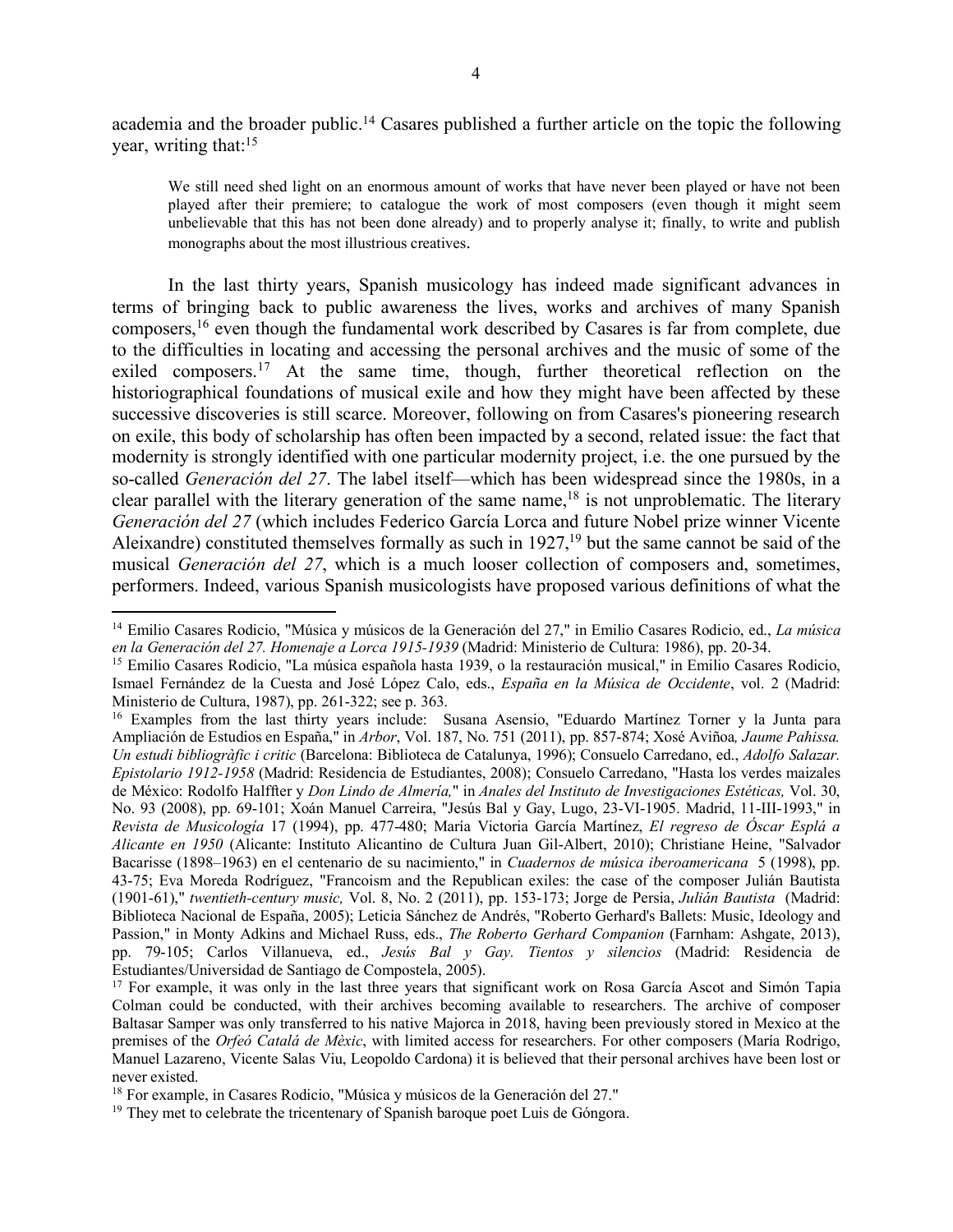musical *Generación del 27* was and who was included in it.<sup>20</sup> Generally speaking, though, the term has come to signify primarily those composers aspiring to renovate Spanish music active in Madrid during the 1920s and up to the beginning of the Civil War in 1936. Of these composers, a significant number, though not all, supported the Second Republic and then went into exile after Franco's victory. From Casares Rodicio onwards, the core of the *Generación del 27* has often been identified with the so-called *Grupo de los Ocho*: a loose association of composers born between the years 1895 and 1906 who gave their first joint concert at the *Residencia de Estudiantes*, a well-known politically progressive student and cultural centre, in 1930. Five out of eight members of the *Grupo* went into exile.21 The *Generación del 27* has also tended to include other composers active in the environment of the *Grupo* and/or the *Residencia*, <sup>22</sup> or those who broadly shared similar political and social backgrounds and artistic ideals: <sup>23</sup> they were close to the Madrid-based bourgeois liberal and reformist left, and followed Falla, Stravinsky and/or French impressionism in their attempt to renovate Spanish music, rather than German neoromanticism or the Second Viennese School. Not all composers active in this environment went into exile after the Civil War, but a significant number of them did, while others retreated from public life.24 Therefore, it is entirely reasonable that, in retrospect, it was this particular group of composers that was believed to have constituted the biggest loss to Spanish music in its progress towards modernity.

However, focusing on this group of composers has often meant neglecting others who engaged with modernity in different ways than the *Generación del 27* did.<sup>25</sup> These include composers from Catalan and Catalan-speaking areas, such as Baltasar Samper, Leopoldo Cardona, Jaume Pahissa, Narcís Costa i Horts, Roberto Gerhard, and Valls himself. <sup>26</sup> These composers typically engaged with the question of how their own Catalan identity related to Spanish identity and music history, and this tended to result in a set of responses to the issue of modernity that are sufficiently distinct from those in the *Generación del 27*.

A further group of composers that does not completely fit the *Generación del 27* model includes those composers coming from working or lower-middle class backgrounds. These do not necessarily constitute a uniform group,<sup>27</sup> but in many cases, their ideological allegiances to communism, anarchism or socialism, or their formative and professional experiences––often

<sup>20</sup> Abad Nebot, Francisco, "Las ideas y las expresiones "Edad de Plata" y "Generación del 27", y otras empleadas en la época," in María Nagore, Leticia Sánchez de Andrés, Elena Torres, eds., *Música y cultura en la Edad de Plata 1915-1939* (Madrid: ICCMU, 2009) pp. 27-38.

<sup>21</sup> The *Grupo de los Ocho* included Julián Bautista, Salvador Bacarisse, Rodolfo Halffter, Rosa García Ascot, Gustavo Pittaluga (all of whom went into exile), as well as Ernesto Halffter, Juan José Mantecón and Fernando Remacha.

<sup>&</sup>lt;sup>22</sup> Such as Jesús Bal y Gay, Eduardo Martínez Torner, Enrique Casal Chapí, Vicente Salas Viu and Adolfo Salazar, all of whom went into exile.

<sup>23</sup> Such as Óscar Esplá and María Rodrigo (both exiles).

<sup>&</sup>lt;sup>24</sup> Those who withdrew from public life include Fernando Remacha and Evaristo Fernández Blanco.

<sup>&</sup>lt;sup>25</sup> Of course, not all members of the so-called *Generación del 27* as outlined above shared the same modernity project at all points in time; in the above, however, I have tried to identify the traits that united them for significant parts of their careers.

<sup>&</sup>lt;sup>26</sup> On the other hand, Óscar Esplá, while a native of Alicante in the Catalan-speaking region of Valencia, developed most of his career in Madrid during the 1920s and 1930s, so he appears closer to the *Generación del 27* than to the above-mentioned composers. Gerhard has also been sometimes included as part of the *Generación del 27*, probably because of his notoriety; a recent example is Tomás Marco, *Escuchar la música de los siglos XX y XXI* (Madrid: Fundación BBVA, 2017), p. 23.

<sup>&</sup>lt;sup>27</sup> Adolfo Salazar, for example, while often expressing elitist views, came from a lower-middle class family and had to take up paid work while still a teenager after his father's death.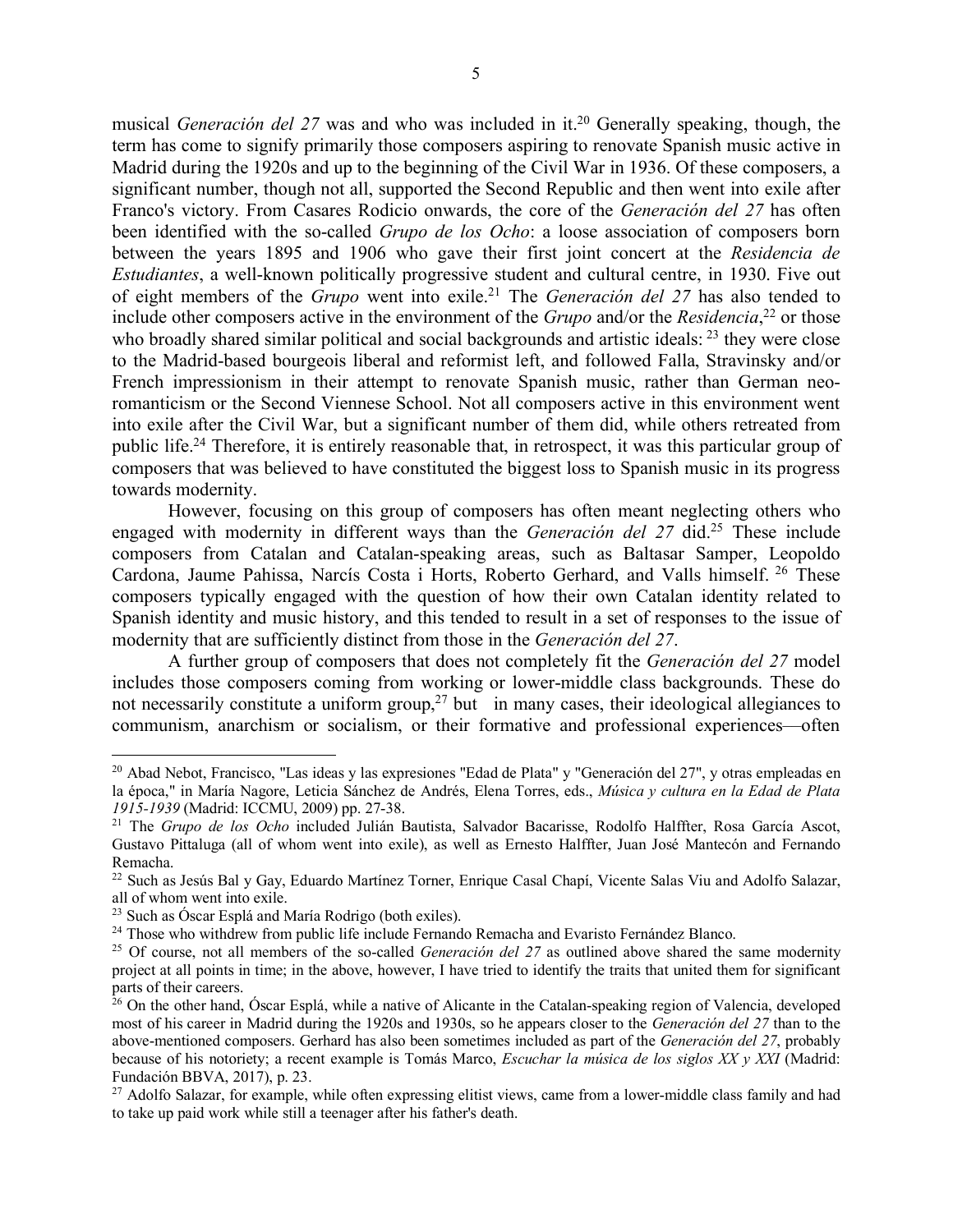involving auto-didacticism, or work as orchestral, ensemble or popular musicians rather than as professional composers or teachers<sup>28</sup>—influenced their modernity projects in ways that are not always acknowledged. Valls, as the son of a servant and a domestic seamstress,29 and a composer who received very little, if any, formal training, can also be regarded to have commonalities with this group of exiled musicians.

#### **Josep Valls: a biography**

This section reconstructs Valls's biography from his move to Barcelona to Paris in 1924 fleeing military service, to the years following the Second World War up to the late 1940s, when he finally settled for the long term in the French city of Le Havre while trying to establish a network of contacts with other Catalan exiles. As Valls has not yet been the subject of scholarly study, a first aim of this section is to establish, based on previously unexplored correspondence and personal documents held at the *Biblioteca de Catalunya*, the main milestones of Valls's early-tomid life and career. At the same time, I critically contextualize this information by drawing attention to aspects of Valls's life and career that do not fully fit within the central role that the *Generación del 27* is given in current scholarship on music and exile. While some of these aspects are related to the two broader themes I outlined at the end of the previous section (national identity and class), I suggest that it would be reductive to consider Valls, or indeed any other exiled composer, simply under the light of such categories. Instead, Valls's approach to modernity must be studied in its own terms and engage with his creative output (as I do in the last section of this paper), while not losing sight of broader categories.

Valls's early musical training was, by his own admission, lacking.30 As a child, he and his two brothers sang with the *Orfeó Catalá*, a prestigious choral society in Barcelona and a key institution of the Catalan cultural nationalist movement. From years seventeen to twenty he studied music theory, harmony and violoncello at the *Escola Municipal de Mùsica in Barcelona* (Municipal Music School), whose educational programmes he later described as "superficial" and "mediocre," choosing to further his training through self-directed study.<sup>31</sup> In September 1924, Valls crossed the border with the intention to temporarily settle in France. His reason for doing so was to avoid military conscription in the Spanish army, to which he, as a Catalan nationalist, was radically opposed.32 Valls's ambition was to make a living as a professional classical musician, but he did not hesitate to pursue opportunities in jazz and popular music too,

 $\overline{\phantom{a}}$ 

<sup>&</sup>lt;sup>28</sup> Examples here include Simón Tapia Colman, who worked as a jazz musician during the 1920s and 1930s, fought with the anarchists during the Spanish Civil War and then went on to work as an orchestral musician in Mexico before becoming recognized as a composer; and Rafael Oropesa, a wind band conductor and composer exiled in Mexico and member of the Communist Party.<br><sup>29</sup> Josep Valls, "Nota biogràfica adreçada a Josep Carner," Biblioteca de Catalunya, Fons Josep Valls, reference

number M-JVall-173bis.

<sup>30</sup> Valls, "Nota biogràfica adreçada a Josep Carner."

<sup>31</sup> Valls, "Nota biogràfica adreçada a Josep Carner."

<sup>&</sup>lt;sup>32</sup> Letter from Joan Valls to Josep Valls, 21 October 1924, Biblioteca de Catalunya (BC), Fons Josep Valls (FJV), Jva1225. The Valls archive has not been fully catalogued: as a norm, individual letters do not have their own reference number, but rather letters from the same individual are grouped under the same reference.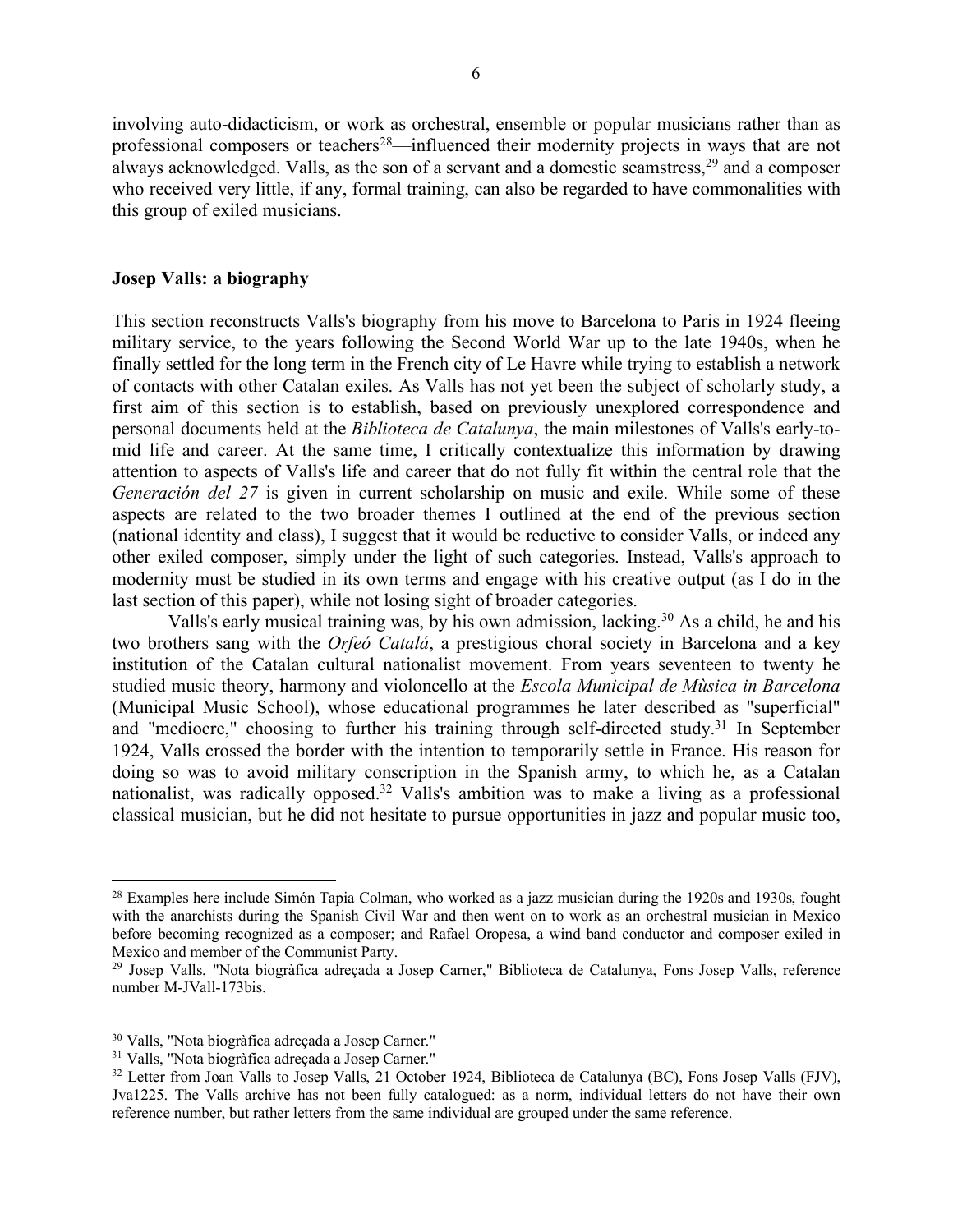as these were more plentiful,<sup>33</sup> soon acquiring a network of Catalan contacts in Paris.<sup>34</sup> In September 1925, he enrolled at the Schola Cantorum with a view to sitting exams in cello and piano,35 but was seemingly not happy with the teaching he received.36 While Valls's two earliest songs were dated July 1924, before he fled Barcelona, he did not complete any new songs in the initial years of his stay in Paris; nevertheless, he continued studying scores on his own–– overwhelmingly from the classical canon.<sup>37</sup> A 1938 Hinrichausen catalogue promoting Valls's recently published works claimed that Valls had moved to Paris to study under Vincent d'Indy,<sup>38</sup> but there is no mention of d'Indy in Valls's letters from these years, suggesting that contact between the two composers might have been sporadic and superficial.

By 1927, Valls had made the decision to dedicate himself to composition in earnest, and he wrote to his brothers about his plans to enroll at the Conservatoire in Paris while taking up the cello again and learning the organ and, potentially, the saxophone in order to be able support himself while composing.<sup>39</sup> Throughout these years, Valls also tried to keep in touch with Catalan musical life through his brothers. They indeed sent him updates about the *Orfeó* environment and informed Josep of composition competitions that he might be interested in entering.40 Valls's brothers also periodically identified potential performance opportunities for his songs, but their tone was, more often than not, pessimistic, suggesting that, even though Josep was clearly determined not to sever ties with Catalan musical life, his lack of solid contacts in the field might be a hindrance.<sup>41</sup> Nevertheless, in addition to some of Valls's songs,<sup>42</sup> his orchestral suite was played at Barcelona's *Teatre Principal* in May 1930 thanks to his family's efforts.43

Late 1930 brought a decisive development to Valls's life: Josep Carner, a Catalan poet and diplomat whom Valls had met in Paris and some of whose poems he had set to music, offered Valls a job under his supervision at the consulate of Le Havre. This provided Valls with a more secure financial position that he had enjoyed as a freelance musician, but it also meant that he could now only perform and compose in his spare time.<sup>44</sup> After some initial difficulties, though, Valls continued working on more songs and started dabbling in orchestral, large-scale works (such as the Concerto for String Quartet and the Symphony). At the same time, he continued seeking opportunities in Catalan music life by approaching the recently founded

<sup>&</sup>lt;sup>33</sup> Letters from Joan Valls to Josep Valls, 9 November 1924, 5 December 1924, 18 December 1924, BC, FJV, Jva1225.

<sup>&</sup>lt;sup>34</sup> Letter from Joan Valls to Josep Valls, 25 January 1924, BC, FJV, Jva1225.

<sup>&</sup>lt;sup>35</sup> Letter from Maria Valls to Josep Valls, 1 September 1925, BC, FJV, Jva1230.<br><sup>36</sup> Letter from Joan Valls to Josep Valls, 25 January 1926, BC, FJV, Jva1225.

<sup>37</sup> These include Wagner's *Ring, Parsifal* and *Tristan and Isolde,* sonatas (presumably for piano) by Mozart, Gluck's *Alceste,* Weber's *Der Freischütz,* Pergolesi's *Stabat mater,* Handel's *Messiah* and orchestral suites, Bach's *St Matthew Passion* and unnamed sonatas, Beethoven's quartets and sonatas, Scarlatti's sonatas, Franck's *Preludes* and Schumann's piano pieces, and were sent to him by his brothers Francesc and Joan. See letter from Francesc Valls to Josep Valls, 14 March 1925, BC, FJV, Jva1223; letter from Joan Valls to Josep Valls, 12 March 1925, BC, FJV, Jva1230.<br><sup>38</sup> Hinrichsen (Publisher), Newsletter no. 4, 1938.

<sup>&</sup>lt;sup>39</sup> Letters from Francesc Valls to Josep Valls, 20 September 1927 and undated 1927, BC, FJV, Jva1223; letter from Joan Valls to Josep Valls, 28 March 1927, BC, FJV, Jva1230.

<sup>40</sup> Letters from Francesc Valls to Josep Valls, 13 December 1925, 7 April 1926, 4 June 1926, BC, FJV, Jva1223.

<sup>41</sup> Letter from Joan Valls to Josep Valls, 27 January 1925, 19 June 1926, 22 September 1931, 16 May 1932, BC, FJV, Jva1230; letters from Francesc Valls to Josep Valls, 17 March 1927, 18 April 1928, BC, FJV, Jva1223.

<sup>&</sup>lt;sup>42</sup> Letter from Joan Valls to Josep Valls, 7 February 1925, BC, FJV, Jva1230.

<sup>43</sup> Letter from Joan Valls to Josep Valls, 10 May 1930, BC, FJV, Jva1230.

<sup>44</sup> Letter from Joan Valls to Josep Valls, 16 December 1930, BC, FJV, Jva1230.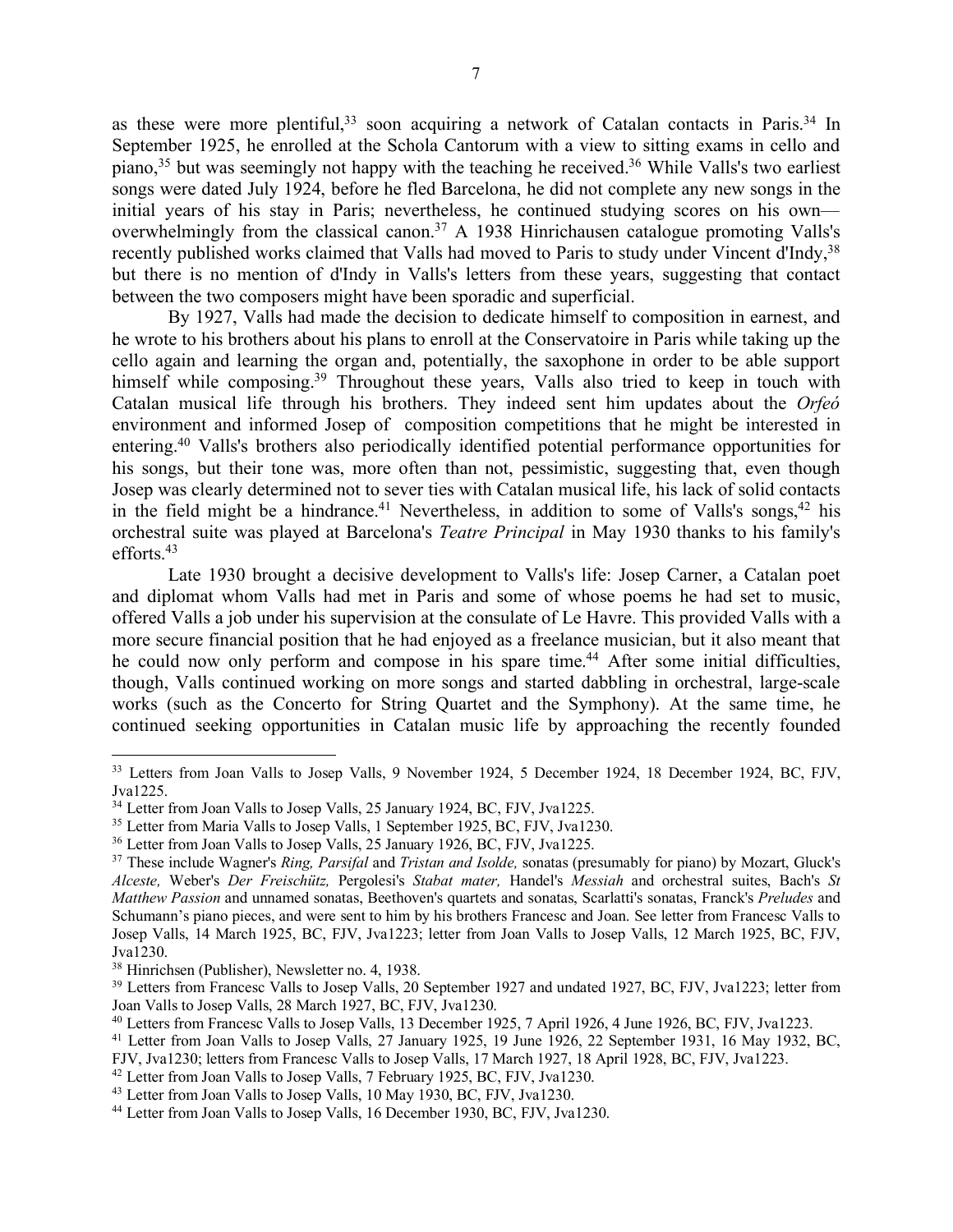Catalan section of the International Society for Contemporary Music<sup>45</sup> and by joining the composers' group Compositors Independents.46 However, not being physically present in Catalonia was a disadvantage for him. What these attempts and his previous ones indicate, though, is that Valls very likely had the intention of returning to Catalonia as soon as possible, <sup>47</sup> and that he still saw himself as part of the Catalan music scene, even in exile. There is, indeed, no evidence of him having dedicated the same amount of energy to join composers' associations in France.

Valls had his first significant breakthrough as a composer in 1931, when his Concerto for Orchestra obtained the Edward Garrett McCollin Memorial Fund Prize from the Musical Society Fund of Philadelphia. Even though this initially excited some interest in Barcelona, Valls struggled to secure a performance there:<sup>48</sup> it was not until 1935 that he could see the work performed in his native city. It is likely that it was the Concerto which brought Valls to the attention of Otto Mayer, a German refugee who had recently arrived in Barcelona and quickly managed to establish himself as a leading music critic. Mayer and Valls started to correspond. Mayer was enthusiastic about Valls's symphonic music (there is no evidence, on the other hand, that he was familiar with Valls's songs at this stage)<sup>49</sup> and claimed that Valls was, together with Ernesto Halffter, the only Spanish composer of the younger generations to truly follow Falla's ideals of musical nationalism.50 Mayer also recommended Valls's works to the International Society for Contemporary Music and the BBC,<sup>51</sup> and also to leading Madrid critic Adolfo Salazar.52 He also sent Valls's Concerto to prestigious quartets in Europe who might be interested in performing it. $53$ 

Valls's life circumstances changed with the beginning of the Civil War in July 1936. In January 1937, Josep Carner, his mentor and supervisor at the Le Havre consulate, was given a new diplomatic post in Anvers (Belgium), and Valls followed him, being appointed viceconsul.54 He still composed actively in his spare time, and, when the diplomatic service made it known in June 1937 that Carner and Valls might be posted to Paris, Valls expressed his discontentment to his wife, fearing that a job in Paris would be more demanding and leave him less time for composition.<sup>55</sup> While in Anvers Valls also stayed in touch with Otto Mayer, who was now actively programming and commissioning music by Catalan composers as head of Music within the Culture department of the *Generalitat de Catalunya*. Mayer suggested that Valls should write children's songs as well as accessible piano pieces that could be published through the *Generalitat*. Around the same time, Valls started corresponding with Roberto Gerhard, who worked at the *Generalitat* with Mayer, and with Conxita Badia, a soprano who

<sup>45</sup> Letter from Joan Valls to Josep Valls, 27 August 1931, BC, FJV, Jva1230.

<sup>46</sup> Letter from Joan Valls to Josep Valls, 22 September 1931 and 4 May 1932, BC, FJV, Jva1230.

<sup>&</sup>lt;sup>47</sup> This is also supported by the fact that his brothers frequently sent him updates on conscription rules and regulations in Spain, presumably so that Valls could determine when it might be safe for him to return to Spanish territory (he would have otherwise risked being imprisoned).

<sup>48</sup> Letter from Francesc Valls to Josep Valls, 28 March 1934, BC, FJV, Jva1223.

<sup>49</sup> Letters from Otto Mayer to Josep Valls, 1 August, 1 September, 6 September 1935, BC, FJV, Jva1250.

<sup>&</sup>lt;sup>50</sup> Letter from Otto Mayer to Josep Valls, 6 September 1935, BC, FJV, Jva1250.

<sup>51</sup> Letter from Otto Mayer to Josep Valls, 15 October 1935, BC, FJV, Jva1250.

<sup>&</sup>lt;sup>52</sup> Letter from Otto Mayer to Josep Valls, 7 November 1935, BC, FJV, Jva1250.

<sup>53</sup> Letter from Otto Mayer to Josep Valls, 22 November 1935, 23 April 1936, BC, FJV, Jva1250.

<sup>54</sup> Letter from Josep Valls to Pâquerette Delille, 23 January 1937, BC, FJV, Jva1199. Delille was Valls's French wife, whom he married in 1934.

<sup>&</sup>lt;sup>55</sup> Letter from Josep Valls to Pâquerette Delille, 28 June 1937, BC, FJV, Jva1199.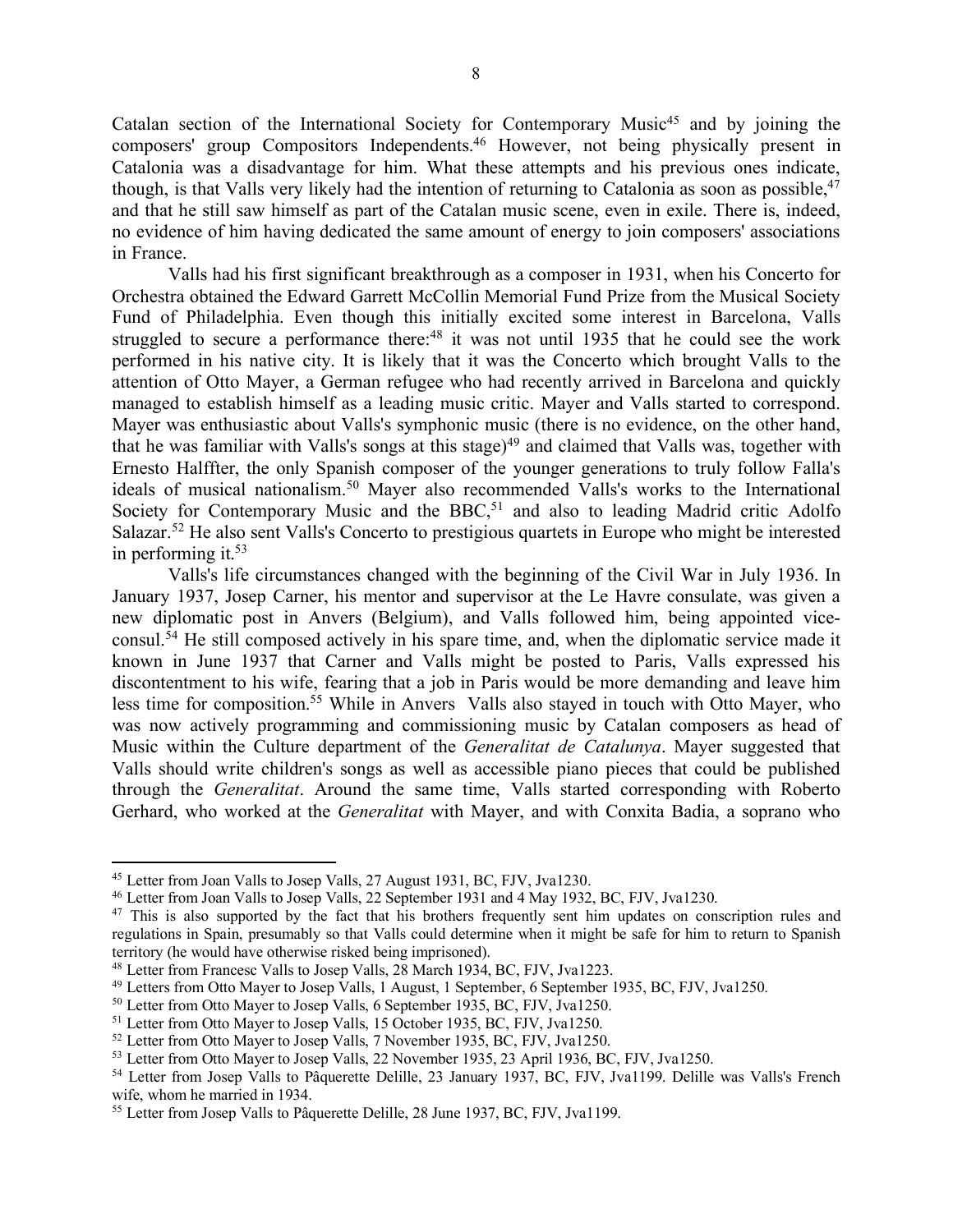was similarly sympathetic to the cause and soon expressed an interest in Valls's songs.<sup>56</sup> Thanks to Gerhard, Valls could see his Concerto for String Orchestra performed at the festival of the ISCM in Paris in 1937.57

In July 1938, Valls had to leave Anvers and return to Barcelona, when those born in 1904 were conscripted by the Republican army.<sup>58</sup> After some weeks in the city, he was finally sent to the front, where his obligations were admittedly light: he conducted his unit's wind band and wrote military hymns.<sup>59</sup> He was also allowed to return rather frequently to Barcelona, where he met with Mayer and Gerhard, as well as others in the *Generalitat* environment.<sup>60</sup> This time, Valls's attempts to establish himself as a name within Catalan musical life were more successful, and part of the reason for that was the fact that the Catalan war government, in supporting and encouraging avant-garde music, literature and art for propaganda purposes, was now offering opportunities to composers such as Valls that had previously been more difficult to come by. Even though Mayer did not manage to find a conductor who was willing and able to learn Valls's Symphony for performance,<sup>61</sup> Gerhard had the work published through the *Generalitat*, as part of the Culture department's ambitious programme to print works by some of the most promising young Catalan composers<sup>62</sup> It was also Gerhard who, as a member of the Catalan section of the ISCM, recommended Valls's Symphony be performed in the Warsaw festival in 1939.63 During Valls's stay in Barcelona, he also managed to get a contract from publisher Hinrichsen to publish his Cello Concerto and *Melodies chinoises*, 64 and his Symphony was performed in the Belgian radio in late 1938, perhaps owing to Valls's newly found high profile with the *Generalitat* and his contacts.<sup>65</sup> In a letter to Carner, Valls said that he had met "all the young Madrilenian" composers<sup>66</sup> in Barcelona. We can assume Valls meant Bacarisse, Bautista, Rodolfo Halffter, and other composers who were part of the *Consejo Central de la Música*, which had been moved from Madrid to Valencia and then from Valencia to Barcelona in November 1937, following the

<sup>56</sup> Letter from Josep Valls to Pâquerette Delille, 2 July 1937, BC, FJV, Jva1199; letter from Conxita Badia to Josep Valls, undated (possibly 1937-1939), BC, FJV, Jva898; letter from Roberto Gerhard to Josep Valls, 24 September 1937, BC, FJV, Jva1255.

<sup>57</sup> Letters from Roberto Gerhard to Josep Valls, 14 January 1937, BC, FJV, Jva1255.

<sup>&</sup>lt;sup>58</sup> Letter from Joan Valls to Josep Valls, 30 May 1938, BC, FJV, Jva1230; letter from Josep Valls to Pâquerette Delille, 20 June 1938, BC, FHV, Jva1199. As for why Valls accepted being conscripted in 1938 while he had fled Spain in 1924, it is likely that he feared that his job in the Spanish diplomatic service would be at risk if he refused conscription, hence impacting on his wife and children as well. Although Valls was committed first and foremost to the Catalan cause, it is also likely that he regarded the Spanish Republican army with sympathy for its opposition to Franco.

<sup>59</sup> Letters from Josep Valls to Pâquerette Delille, 10, 20 and 24 August, BC, FHV, Jva1199.

<sup>&</sup>lt;sup>60</sup> Letter from Josep Valls to Pâquerette Delille, 19 July 1938, BC, FHV, Jva1199. Valls had already been in touch with Mayer the year before when Mayer suggested that Valls compose some piano pieces, as well as songs for children, that could be published by the *Generalitat*; letters from Otto Mayer to Josep Valls, 29 November and 18 December 1937, 5 January 1938, BC, FJV, Jva1250. He had also been in touch with Roberto Gerhard on the same issue: letter from Roberto Gerhard to Josep Valls, 28 July 1937, BC, FJV, Jva1255.

<sup>61</sup> Letter from Josep Valls to Pâquerette Delille, 2 July 1938, 16 September 1938, BC, FHV, Jva1199.

 $62$  Letter from Josep Valls to Pâquerette Delille, 19 July 1938, BC, FHV, Jva1199. Plans to publish Valls's songs at this stage, however, did not come to fruition.

<sup>&</sup>lt;sup>63</sup> Letter from Roberto Gerhard to Josep Valls, 20 December 1937, BC, FJV, Jva1255; letter from Josep Valls to Pâquerette Delille, 19 July 1938, BC, FHV, Jva1199.

<sup>&</sup>lt;sup>64</sup> Letters from Josep Valls to Pâquerette Delille, 31 October, 16 November 1939, 4 December 1939, BC, FHV, Jva1199. Even though Hinrichsen announced the publication of Valls's works (Hinrichsen, newsletter no. 4, 1938), there is no evidence that these were ever printed or distributed, as no copies have survived in libraries or archives. <sup>65</sup> Letter from Josep Valls to Pâquerette Delille, 4 December 1938, BC, FHV, Jva1199.

<sup>66</sup> Letter from Josep Valls to Josep Carner, 28 July 1938, BC, Fons Josep Carner (FJC), Ms4877.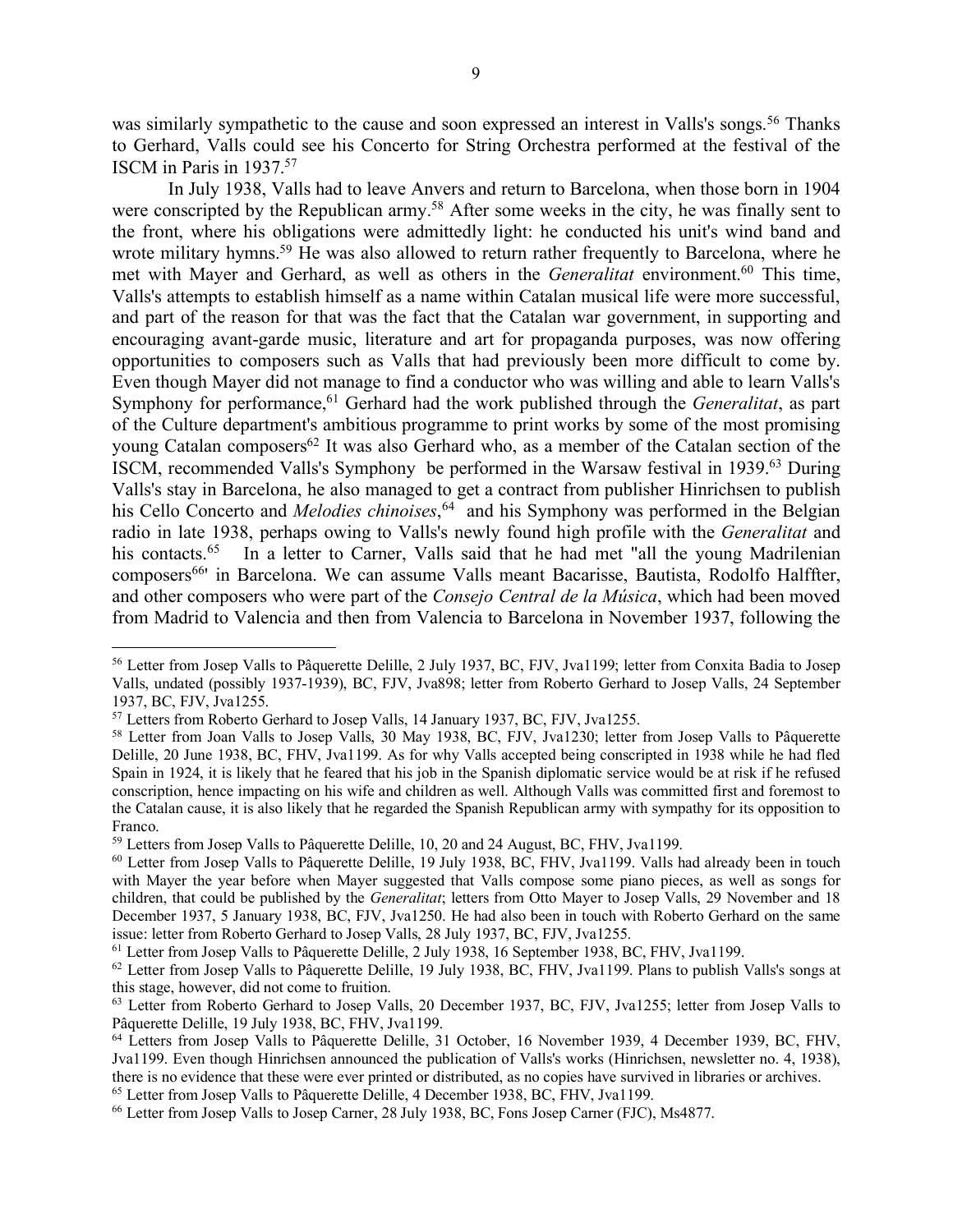Republican government as the Francoist troops advanced. There is no evidence, however, that Valls was regularly in touch with the *Consejo* or that he relied on it to publish or promote his works. At the time, tensions existed between Mayer and Gerhard, on the one hand, and the predominantly Madrilenian composers who made up the *Consejo*, <sup>67</sup> with the former publishing and promoting Catalan music almost exclusively. As a Catalan composer who had seen himself as part of Catalan music circles even in exile, it is perhaps to be expected that Valls felt naturally drawn towards Mayer and Gerhard rather than Bacarisse and Rodolfo Halffter. In any case, there is no evidence either that Valls was actively inimical towards the *Consejo*.

After Barcelona fell at the hands of Franco's troops on 26 January 1939, Valls was one of several thousand soldiers and civilians to cross the border into France, which marked the beginning of the second part of his life-long exile. He was finally detained in the refugee camp of Argelès-sur-Mer, but, unlike many of his fellow Catalan and Spanish citizens, he was able to leave it within a few days because of his marriage to a French citizen.<sup>68</sup> By 15 February 1939, he was already back at his vice-consul job in Anvers,<sup>69</sup> which he must have left shortly thereafter as the Spanish Second Republic disintegrated. He was back in Le Havre by late summer 1939 and started looking for non-music jobs to support his family,<sup>70</sup> but was still keen to develop a music career: he initially enquired about teaching at the Schola Cantorum, but found that, with staff and many students having been mobilized, there was little teaching going on,<sup> $71$ </sup> so he decided to resume cello lessons in Le Havre instead.72 In these months, as the German occupation of France started, Valls made some enquiries with acquaintances to ascertain whether it would be possible for him to move with his family to Mexico or the United States, but none of these came to fruition.73

Little is known about Valls's whereabouts and activity during the Second World War, as he was cut off from many of his former friends and colleagues who were similarly scattered across Europe and America after Franco's triumph. Correspondence with his family back in Barcelona was scarce as well. <sup>74</sup> He and his family spent at least one period in evacuation elsewhere in France in 1940, after which they returned to Le Havre.75 In 1944, Valls was issued with a discharge certificate from the *Résistance*, although the nature or extent of the activities he was engaged in are unclear.<sup>76</sup> From 1945 he lived in Montivilliers—a suburb in Le Havre—and worked at various Latin American embassies as an administrator.

<sup>67</sup> Moreda Rodríguez, *Music and exile in Francoist Spain.*

<sup>68</sup> Letter from Josep Valls to Pâquerette Delille, 8 February 1939, BC, FHV, Jva1199.

<sup>69</sup> Letter from Josep Valls to Pâquerette Delille, 15 February 1939, BC, FHV, Jva1199.

<sup>70</sup> Letters from Josep Valls to Paquerette Delille, 31 October, 9 November and 2 November 1939, BC, FHV, Jva1199.

<sup>&</sup>lt;sup>71</sup> Letter from Ernest Xancó to Josep Valls, 11 August 1939, BC, FJV, Jva1057; letter from Josep Valls to Pâquerette Delille, 14 October 1939, BC, FHV, Jva1199.

<sup>72</sup> Letter from Josep Valls to Pâquerette Delille, 26 October 1939, BC, FHV, Jva1199.

<sup>&</sup>lt;sup>73</sup> Letter from Ernest Xancó to Josep Valls, 6 May 1939, 15 July 1939, BC, FJV, Jva1057; letter from Josep Valls to Josep Carner, 21 October 1945, BC, FJC, Ms4877; letter from Otto Mayer to Josep Valls, 10 July 1939, BC, FJV, Jva1250; letter from Ventura Gassol to Josep Valls, 11 June 1939, BC, FJV, Jva953; letter from Refugee Musicians' Aid Committee to Josep Valls, undated (probably 1939), BC, FJV, Jva1024.

<sup>74</sup> His brother Joan organized a performance of Valls's song "Mater Pulchra" at a private party in Barcelona in 1943. Letter from Joan Valls to Josep Valls, 24 June 1943, BC, FJV, Jva1225.

<sup>75</sup> Letter from Joan Valls to Josep Valls, 15 August 1940, BC, FJV, Jva1225.

<sup>76</sup> Forces Françaises de l'Intérieur, F.N. 25, Secteur est. Certificat de llicenciament de la Resistència a favor de Josep Valls. Coeuilly, 22 September 1944, BC, FJV. Valls's name, however, does not appear in a list of members of the Résistance in Le Havre compiled by the Le Havre branch of the *Fondation de la France Libre* in 2018: https://www.dropbox.com/s/s4zxxnrd80rsvv4/Fichier%20Résistants%20LH.xlsx?dl=0 (last accessed: June 2019).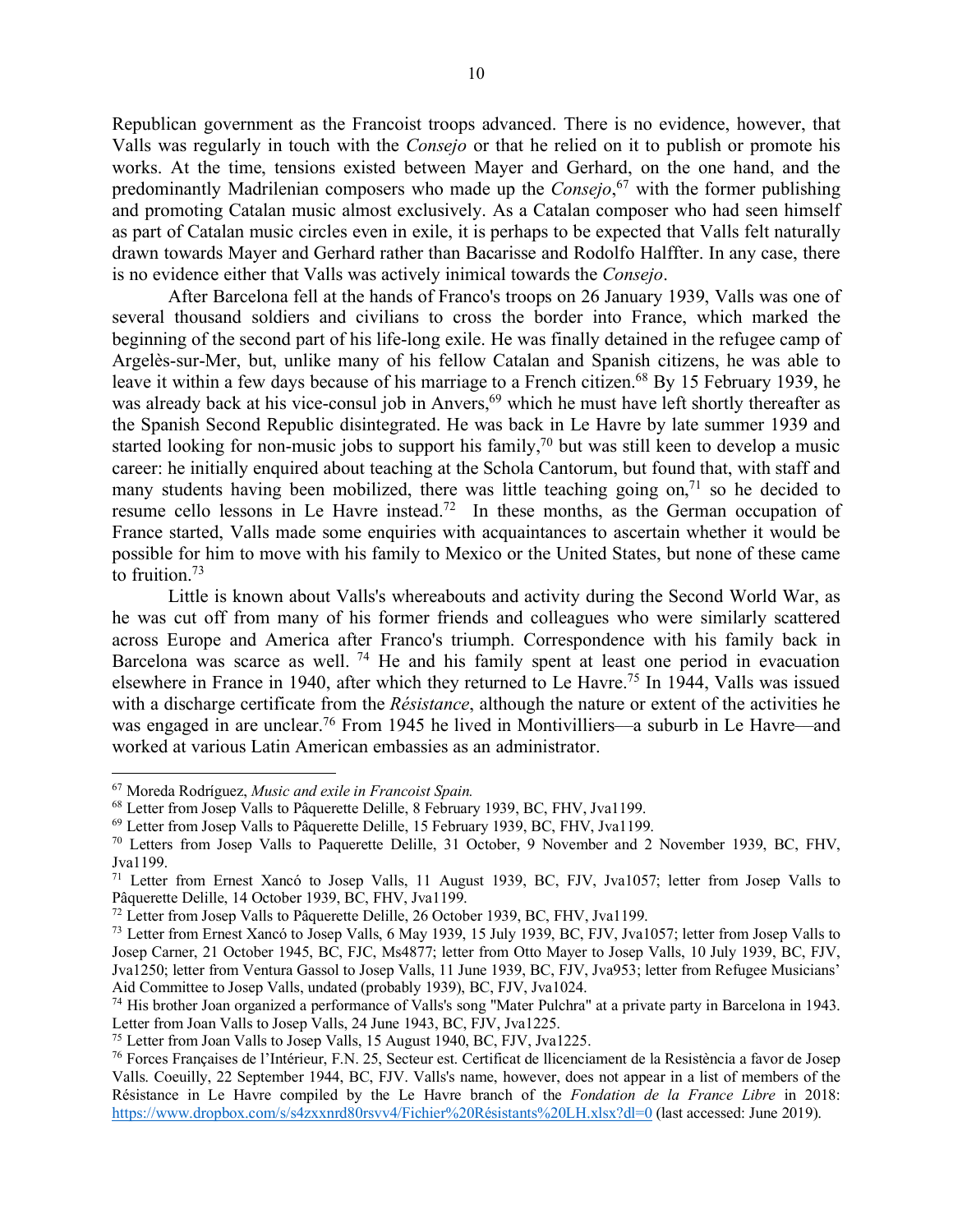It was also from 1945 that Valls attempted to rekindle his connections with prominent figures of Catalan musical life now in exile, including Gerhard (now exiled in Cambridge), Badia (in Buenos Aires), Mayer (in Mexico City) $77$ , and two others that he had only met more sporadically before the Civil War: composer Baltasar Samper (now exiled in Mexico City) and cellist Pau Casals (in Prades). Valls asked Gerhard and Samper to send him a biographical account for a study of Catalan music he was planning to write (an article on Catalan traditional music was published in 1945 and will be discussed in the next section), and also repeatedly enquired about performance opportunities for his works abroad, with mixed results. Mayer–– who remained as enthusiastic about Valls's music as ever––sent Valls's scores to some orchestras and soloists in Mexico, and he published an article in 1945 where he claimed that Valls was the great Spanish symphonist after Manuel de Falla;<sup>78</sup> evidence suggests, however, that Valls's music was not performed in Mexico. Gerhard offered to send some of Valls's works to representatives of the ISCM in the United Kingdom, but warned him that, with Spanish (and Catalan) membership of the ISCM suspended after the fall of the Second Republic, his chances were limited.<sup>79</sup> As for Casals, Valls visited him in Prades in 1946, but was disappointed by the cellist's distant attitude and his resistance to commit to perform Valls's music. <sup>80</sup> Later, in 1948, Casals wrote very positively about Valls's cello concerto ("it is a remarkable work of virtuosic technique; it could not be more perfect"), but there is no evidence that he ever performed it. $81$ Among all of Valls's works at that time, it was mostly his songs which were performed on international exchanges: Badia was enthusiastic in learning some of Valls's songs after she received them in 1949, and she programmed them at the BBC, France and Belgium.<sup>82</sup>

Among those connected to the environment of the *Generación del 27* and the *Consejo Central de la Música*, it was only with Óscar Esplá, now in exile in Belgium, that Valls was regularly in touch. Esplá, being more senior than most other exiled composers and having a wealth of international connections before the Civil War, was regarded by many as a leading figure in exile, and in the mid-1940s he started trying to reorganize the Spanish section of the ISCM, which Valls also saw as a potentially attractive connection to have his works performed more widely.83 Even though Valls and other Catalan composers such as Samper and Gerhard were in favour of having a Catalan sub-section within the ISCM Spanish delegation, Esplá dismissed the idea as unnecessarily bureaucratic and divisive. <sup>84</sup> Nevertheless, with the Republican government in exile unable to cover the ISCM membership fees, Esplá's project never came to fruition during the 1940s.<sup>85</sup> Esplá eventually returned to Spain in 1950, and he reestablished the Spanish section of the ISCM there, with the support of the Spanish government.

Valls's attempts to establish professional contacts in Le Havre or France more broadly were similarly sporadic and not always successful: in a letter in 1946, Valls admitted to his

 $\overline{\phantom{a}}$ 

<sup>77</sup> Mayer adopted the name Otto Mayer-Serra in Mexico City.

<sup>78</sup> Otto Mayer-Serra, "Batuta y apuntador," in *Mañana,* 10 November 1945.

<sup>79</sup> Letter from Roberto Gerhard to Josep Valls, 24 May 1946, 1 January 1947, BC, FJV, Jva1255.

<sup>80</sup> Letter from Josep Valls to Josep Carner, 27 September 1946, BC, FJC, Ms4877.

<sup>81</sup> Letter from Pau Casals to Josep Valls, 4 October 1948, FC, FJV, Jva919; letter from Josep Valls to Josep Carner, 8 August 1948, BC, FJC, Ms4877.

<sup>82</sup> Letters from Conxita Badia to Josep Valls, 29 January 1950, 12 February 1949, 17 January 1950, BC, FJC, Jva898. Letter from Roberto Gerhard to Conxita Badia, 17 November 1949 and 11 December 1950, BC, Fons Conxita Badia.

<sup>83</sup> Letter from Óscar Esplá to Josep Valls, 8 January 1946, BC, FJV, Jva939.

<sup>84</sup> Letter from Óscar Esplá to Josep Valls, 30 December 1947, BC, FJV, Jva939.

<sup>&</sup>lt;sup>85</sup> Letter from Óscar Esplá to Josep Valls, 27 September 1948, BC, FJV, Jva939; letter from Roberto Gerhard to Josep Valls, 21 December 1947, BC, FJV, Jva1255.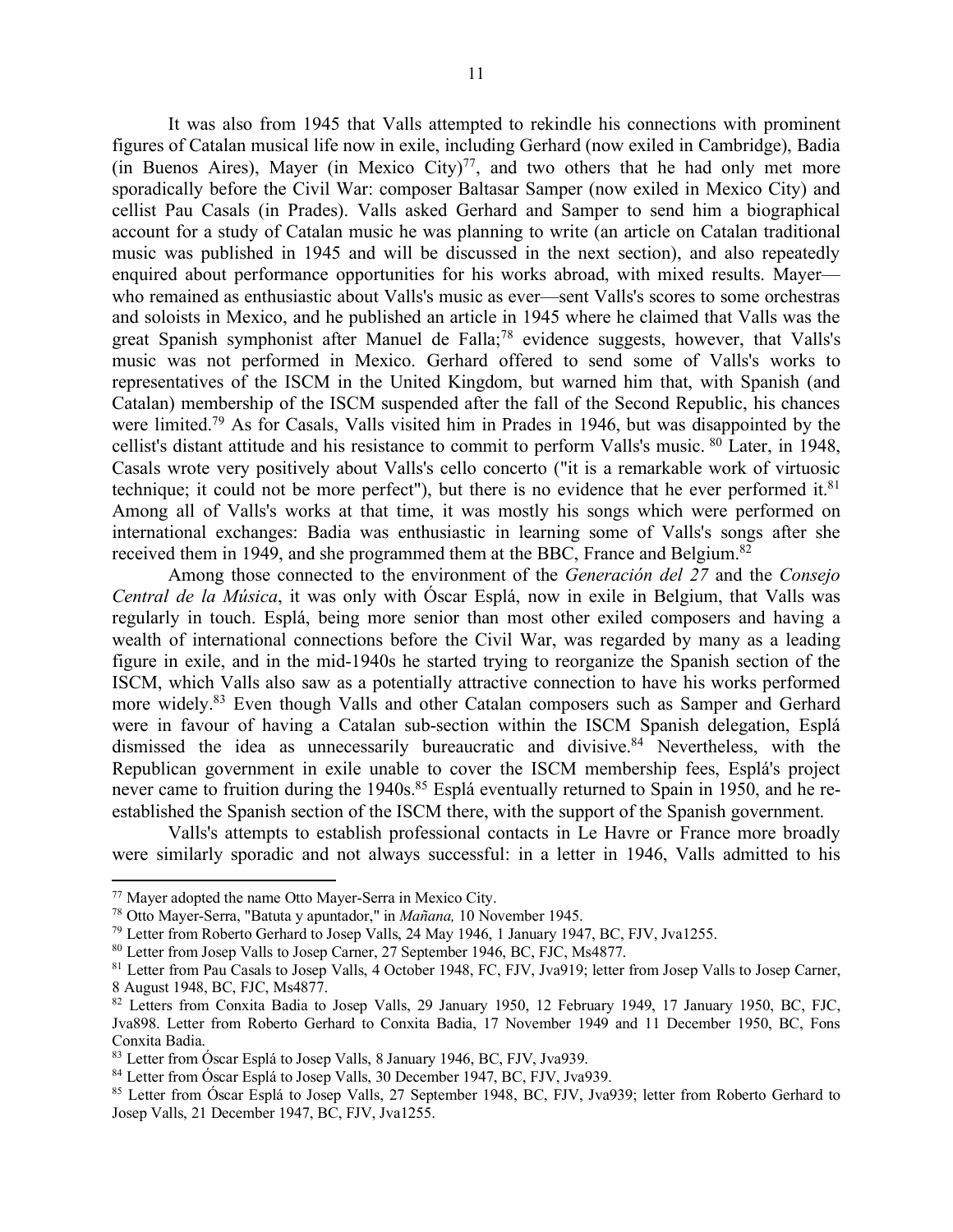friend and former protector Josep Carner that he felt rather isolated in Le Havre, claiming his only steady contacts in the cultural world were with *Cultura Catalana* (a cultural association of Catalans in exile), and he could not afford to travel regularly to Paris so that he could stay in touch with French cultural life.<sup>86</sup> He still managed to have his Concerto performed in Paris in May 1946,<sup>87</sup> with famed violinist Joseph Calvet as one of the soloists, but he was ultimately not happy with the quality of the performance, as rehearsal time was limited.<sup>88</sup> His Symphony was performed in Amsterdam in 1948 at the *Concertgebouw*. 89 Throughout the following decades, Valls could sporadically see his music performed internationally, but he could never make a living solely out of music, and until his retirement he was employed in diplomatic services in Le Havre.

Valls's trajectory up to 1950 poses some challenges or questions to current historiographical narratives of exile under Francoist Spain, which I summarize here before moving on to discussing some of his songs. First of all, Valls's lack of systematic training in composition certainly singles him out from many of his fellow exiles, and complicates the question of the genealogies of Spanish musical modernism and how these transformed away from Spain. The *Generación del 27* is commonly thought to have built their modernization project for Spanish music on Debussy's and Stravinsky's influence, either directly or through indigenous models like Falla and Esplá, whereas Gerhard provides a direct link to the Second Viennese School through Schoenberg. Valls, however, along with other composers such as Rodolfo Halffter and Simón Tapia Colman, complicates this picture. Valls, Halffter and Tapia Colman were all self-taught, and they would all eventually experiment with twelve-tone technique from the 1950s onwards, whereas Gerhard, although most commonly remembered as Schoenberg's student, also studied with Felip Pedrell, who pioneered the study of Spanish historical music and extensively theorized on how the country's musical heritage should inform contemporary composition; this links him to Falla, also a student of Pedrell's.

Secondly, Valls's absence from Catalonia practically from the moment he started his career is interesting and unusual as well. The most similar career in this regard is perhaps that of Julián Orbón, a much younger composer (born in 1926) who left Spain while still a teenager and who learned Spanish musical traditions, which he borrowed heavily from, mostly through selfstudy and correspondence with those still in Spain. Unlike Orbón, Valls's attempts to have his music performed and printed in Catalonia throughout his career confirm that he conceived of his music as primarily as connected to Catalan music historiography. The fact that he was much more successful at doing so once the Civil War started and Mayer and Gerhard were put in charge of musical policies illustrates how ideas and discourses of national music history, as well as of what constituted musical modernity, changed dramatically during these years. Similarly, Valls's attempts at keeping in touch with Catalan composers and performers in exile (as opposed to those who had stayed in Catalonia, not all of whom would necessarily support the Franco regime) suggest a willingness to continue in exile his project of modernizing national music. Finally, Valls's (and Gerhard's and Samper's) understanding of national boundaries occasionally clashed with others'. Esplá, for example, saw Catalan music as part of Spanish music history and was reluctant to let Catalan composers present their music separately at international events.

<sup>86</sup> Letter from Josep Valls to Josep Carner, 5 February 1946, BC, FJC, Ms4877.

<sup>87</sup> Letter from Josep Valls to Josep Carner, 5 February 1946, BC, FJC, Ms4877.

<sup>88</sup> Letter from Josep Valls to Josep Carner, 15 July 1946, BC, FJC, Ms4877.

<sup>89</sup> Letter from Josep Valls to Josep Carner, 8 August 1946, BC, FJC, Ms4877.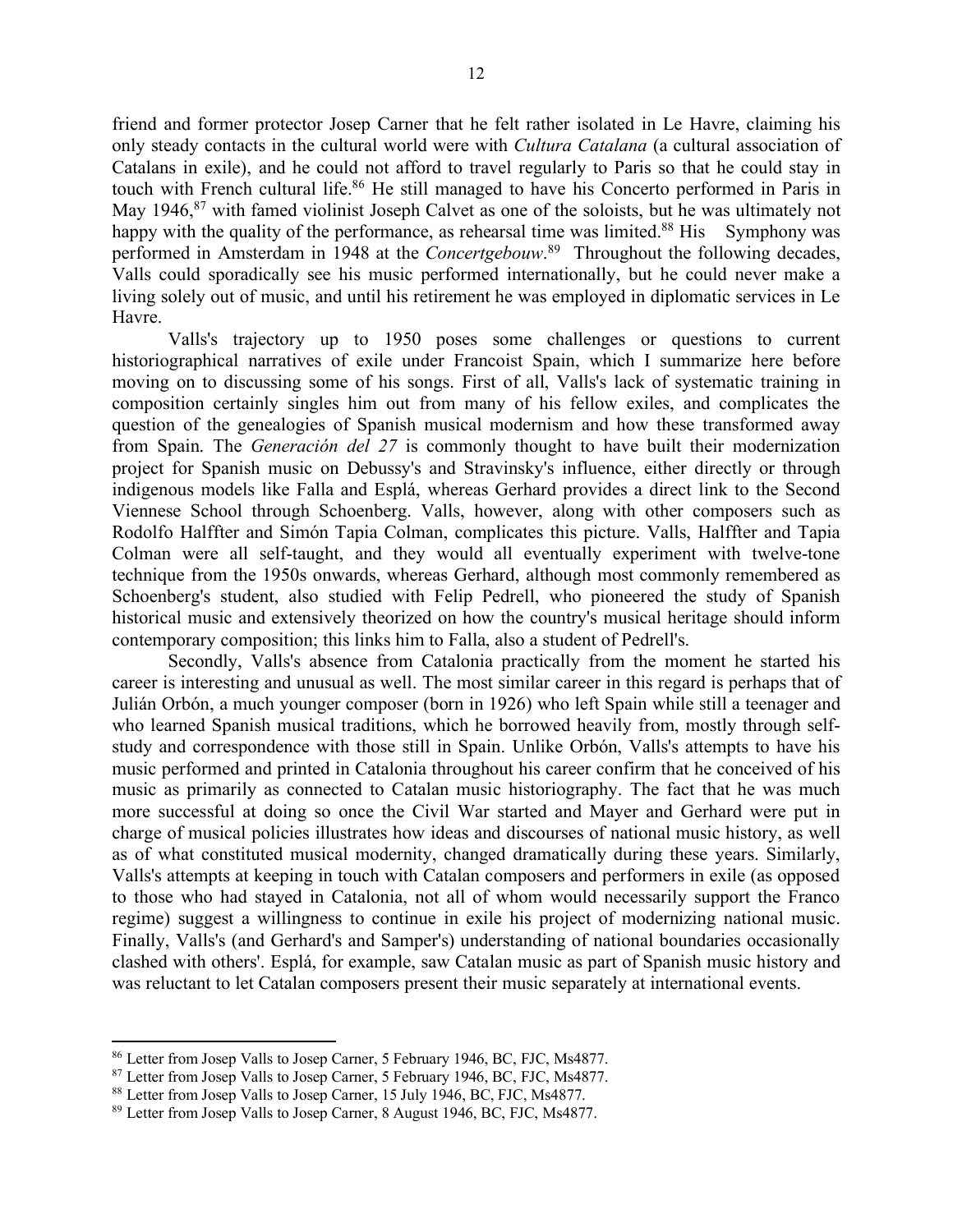Most of Valls's works have not received critical attention or been published or recorded in modern times, so an explanation of why this article focuses on his songs is in order here, one caveat being that these works are by no means the only part of Valls's oeuvre that merits attention. These songs constitute a sizeable but manageable corpus that can offer insights into a significant period of time in Valls's early career. The songs were composed or revised over a period of twenty years in which both Valls and his environment saw enormous change. Living through the dictatorship of Miguel Primo de Rivera, the Spanish Second Republic, the Civil War and the Second World War, Valls went from being an ambitious, self-taught twenty-year old who aspired to compose for a living, to being a middle-aged man with a few significant successes behind him but increasingly resigned to spending the rest of his life in exile and composing in his spare time only. Secondly, the songs should not be dismissed as a training ground for Valls before he undertook allegedly more ambitious projects, or as circumstantial pieces written with the hope of securing performance opportunities. Indeed, while it is likely that Valls had these eminently practical reasons in mind when he undertook the composition of songs in his youth, it is also fair to say that he would not have necessarily regarded these as simply minor or formative works, given not only the efforts he undertook later in his life to have them performed and published, but also the revision processes he engaged in. I therefore undertake discussion of these songs in the understanding that these are a comparatively small yet significant sample of Valls's output that can additionally provide a starting point for further analysis of Valls's works (including his Symphony and Concerto for String Quartet and Orchestra). They can also help us further articulate our understanding of issues of exile, modernity and modernism in the context of Spanish and Catalan music. Indeed, Valls's main stylistic concerns in these songs include not only expanded tonality and atonality, but also musical nationalism and folklorism––concerns that he shared pretty much with all of the composers starting out their careers around this time in Spain and Catalonia. These concerns were also shared with some composers whose careers were more established by this point (e.g. Pahissa in Barcelona, Esplá in Madrid) and who would later go into exile. Further study of Valls's works after 1939 (including, in this case, his revision in 1941-1945 of his earlier songs) can similarly open up new avenues of enquiry regarding how these shared concerns evolved in exile, influenced by the experience of greater mobility. Composers were often cut off from their native environment and from some of their former colleagues, but many established collaborations and relationships with other colleagues and with the new musical scene that hosted them. In general they welcomed the new developments in modernism at an international level.

The following table contains details of Valls's songs written or finalized between 1924 and 1950: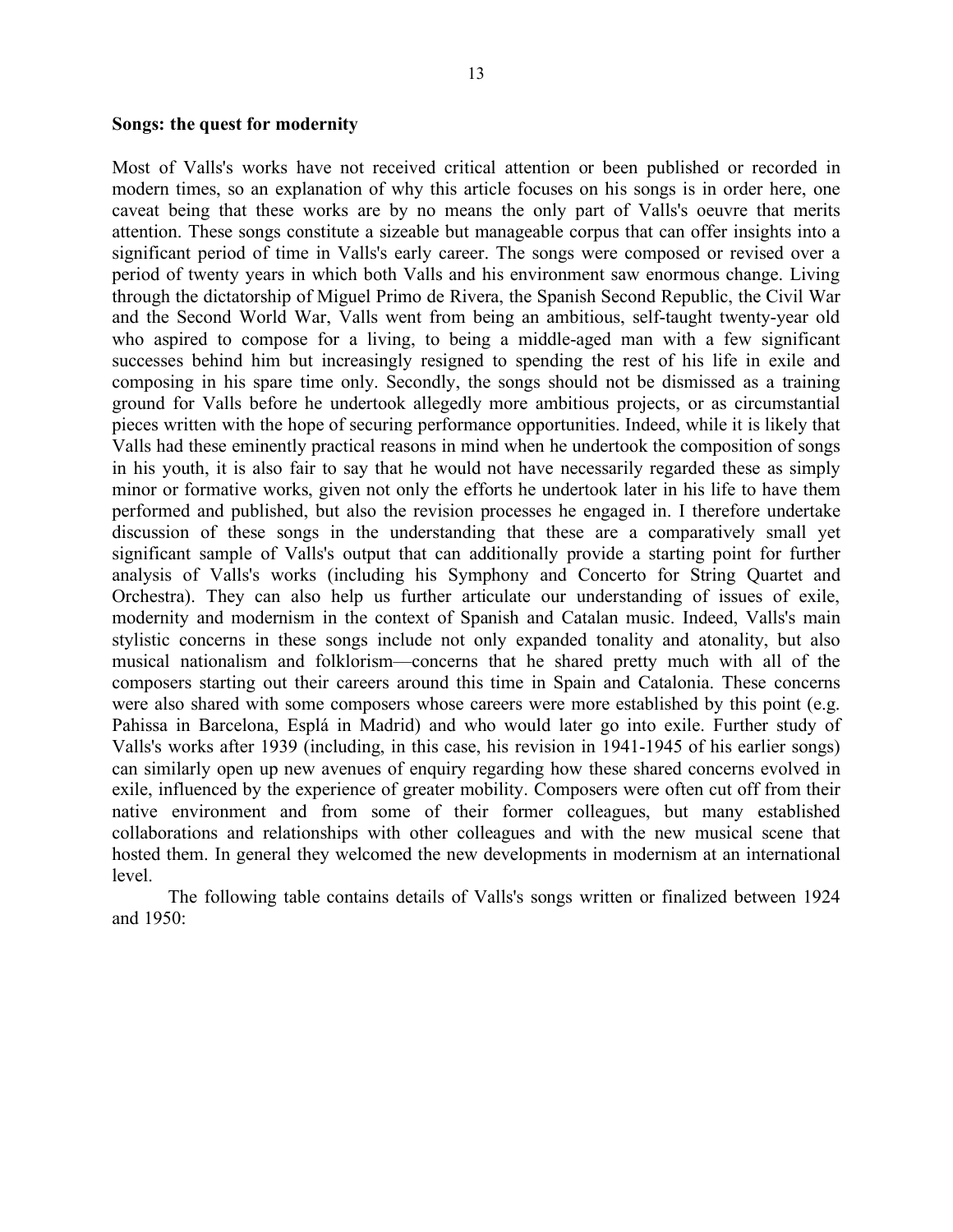| Name of song      | Part of cycle              | <b>Text</b>      | Dated <sup>90</sup> | <b>Notes</b>                                                                                                                                                                                                                                                                        |
|-------------------|----------------------------|------------------|---------------------|-------------------------------------------------------------------------------------------------------------------------------------------------------------------------------------------------------------------------------------------------------------------------------------|
| Elegia d'una rosa | La inútil ofrena           | Josep Carner     | 25 July 1924        |                                                                                                                                                                                                                                                                                     |
| L'oblit           | La inútil ofrena           | Josep Carner     | 27 July 1924        |                                                                                                                                                                                                                                                                                     |
| Tres tambors      | Chants populaires catalans | Traditional      | September 1927      | Probably revised in around 1946                                                                                                                                                                                                                                                     |
| Cantem, companys  |                            | Traditional      |                     | Written on the reverse of the<br>manuscript of "Tres Tambors", so<br>perhaps composed at around the same<br>This is a conventional<br>time.<br>harmonization of a traditional song,<br>so perhaps a commission or harmony<br>exercise rather than a proper original<br>composition. |
| Complanta         |                            | Traditional      | September 1927      |                                                                                                                                                                                                                                                                                     |
| Recança           |                            | Josep Carner     | 16 April 1929       |                                                                                                                                                                                                                                                                                     |
| Rosalia           | Idil•lis                   | Jacint Verdaguer | 16 April 1929       | Revised 1941-45, incl. version for<br>string orchestra <sup>91</sup>                                                                                                                                                                                                                |
| La rosa de Jericó | Idil•lis                   | Jacint Verdaguer | 16 April 1929       | Revised 1941-45, incl. version for<br>string orchestra                                                                                                                                                                                                                              |
| L'enyor           | Chants populaires catalans | Traditional      | 16 April 1929       | Two copies: one in the reverse of<br>"Rosalia," the other in the reverse of<br>"La rosa de Jericó"                                                                                                                                                                                  |

<sup>90</sup> The dates given here are the dates that appear in the manuscripts of the songs held at the *Biblioteca de Catalunya* as part of the *Fons Conxita Badia*.

<sup>91</sup> Letters from Josep Valls to Josep Carner, 1 and 6 December 1948, BC, FJC, Ms4877. These arrangements for string orchestra, however, are not part of the *Fons Josep Valls*.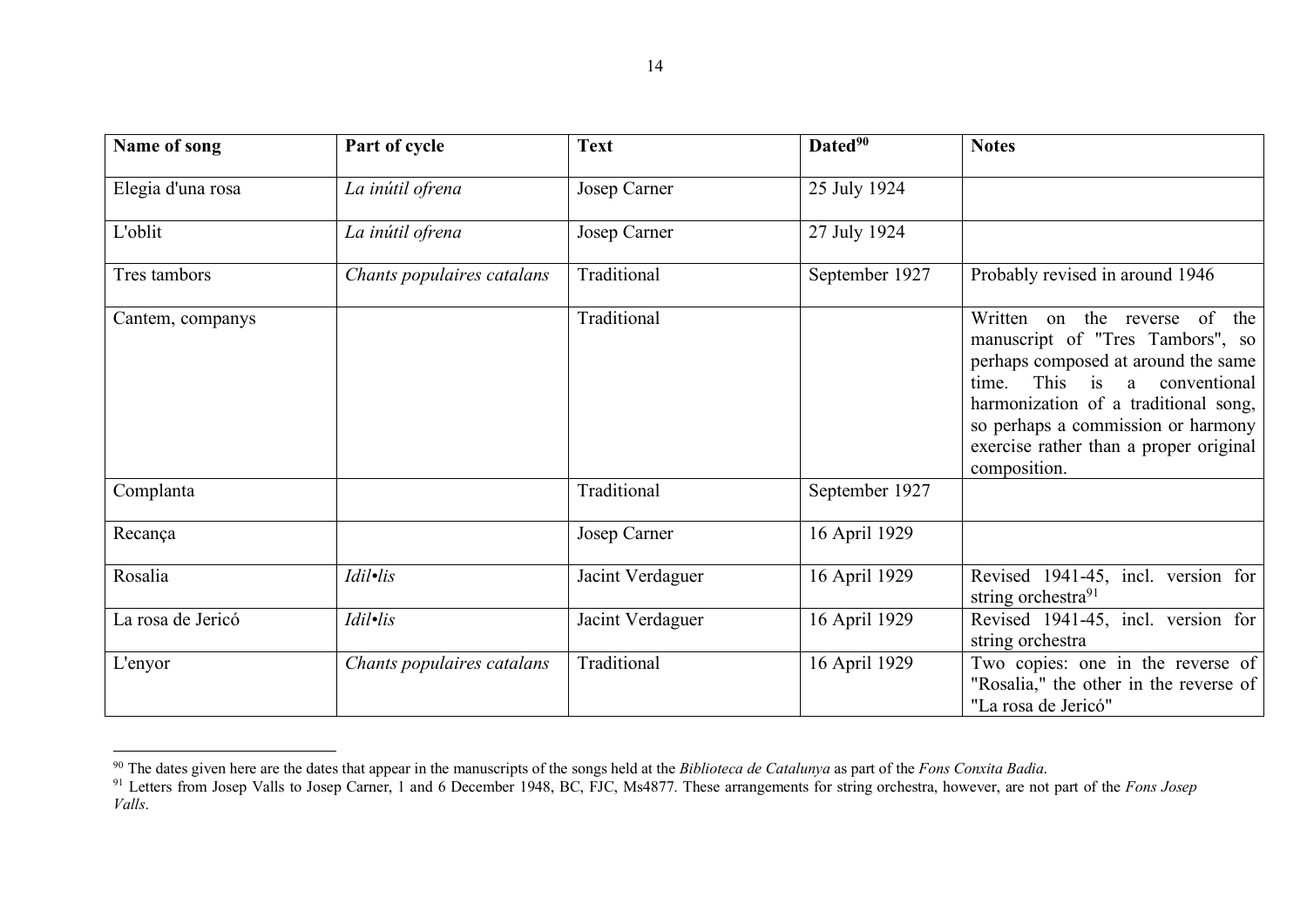| Elegia           |                            | <b>Josep Carner</b> | 12 September 1929 |                                                                                                                                                                                                                                                                  |
|------------------|----------------------------|---------------------|-------------------|------------------------------------------------------------------------------------------------------------------------------------------------------------------------------------------------------------------------------------------------------------------|
| Cançó de gener   |                            | Josep Carner        | 12 September 1929 |                                                                                                                                                                                                                                                                  |
| Invenció del bes |                            | Josep Carner        | <b>July 1929</b>  |                                                                                                                                                                                                                                                                  |
| Leda innocent    |                            | Josep Carner        | 7 April 1930      |                                                                                                                                                                                                                                                                  |
| Nit de primavera |                            | Josep Carner        | 21 April 1931     |                                                                                                                                                                                                                                                                  |
| Mater pulchra    | La inútil ofrena           | Josep Carner        | 28 May 1931       |                                                                                                                                                                                                                                                                  |
| Joc d'aigua      | La inútil ofrena           | Josep Carner        |                   | Perhaps composed in 1924 or<br>1931, together with other songs from<br>the cycle?                                                                                                                                                                                |
| El maridet       | Chants populaires catalans | Traditional         |                   | available;<br>Score<br>perhaps<br>not<br>composed in 1927 together with "Els<br>tres tambors" and "Complanta"                                                                                                                                                    |
| Missatge         |                            | Marià Manent        | Undated           | For voice, cello and flute. Possibly<br>composed around the same time as<br>"Nit d'estiu." In the manuscript, the<br>title is preceded by number $I,$<br>suggesting that it could have been<br>part of a cycle of songs based on<br>poems by Manent's "Xi King." |
| Nit d'estiu      |                            | Marià Manent        | Undated           | For voice, cello and flute. Possibly<br>composed around the same time as<br>"Missatge." In the manuscript, the<br>title is preceded by number II,<br>suggesting that it could have been<br>part of a cycle of songs based on<br>poems from Manent's "Xi King."   |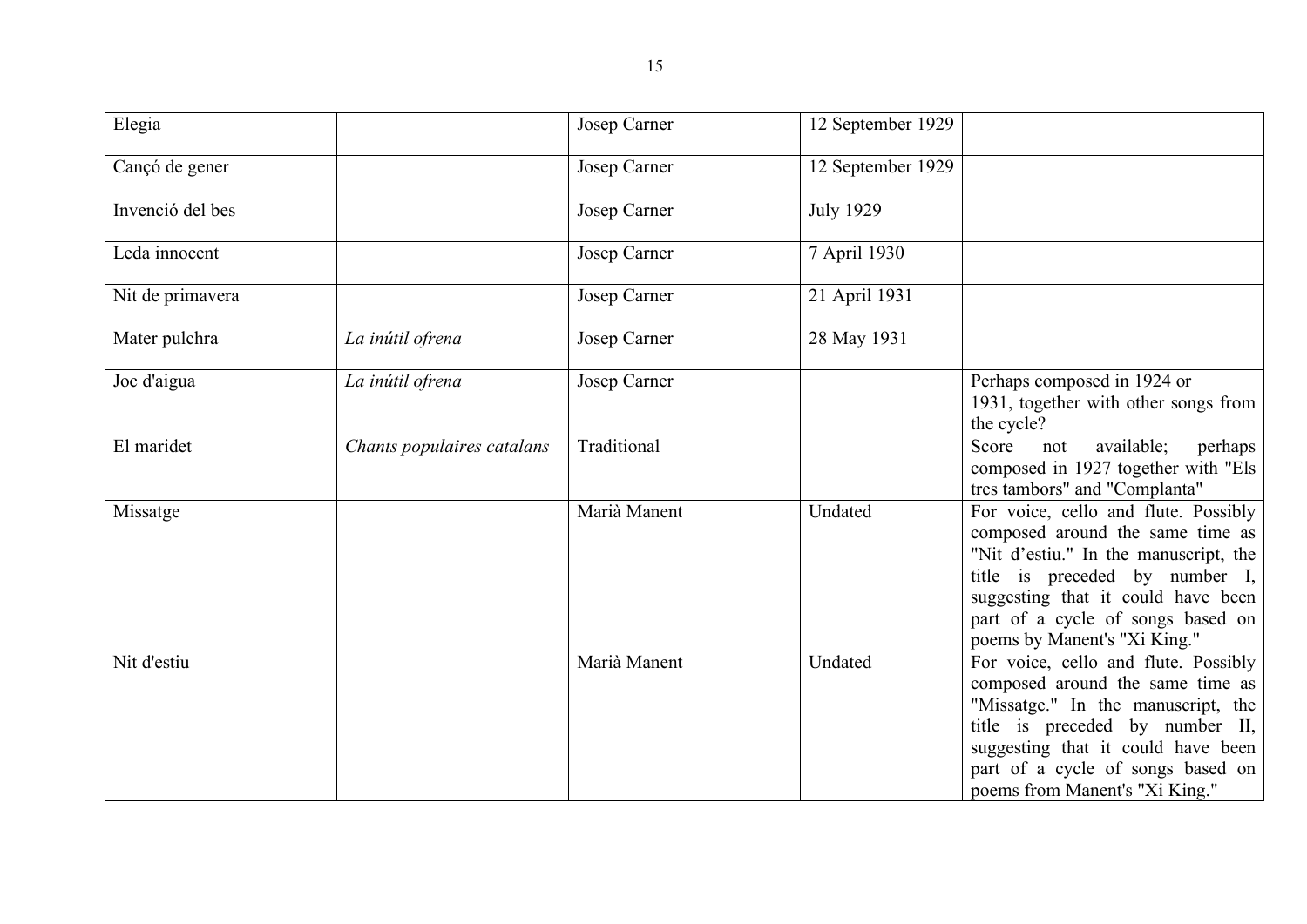| Espines                   | Idil·lis           | Jacint Verdaguer |      | Possibly composed around April<br>1929 with "Rosalia" and "La rosa de  <br>Jericó"; revised 1941-45, incl. version<br>for string orchestra                                                              |
|---------------------------|--------------------|------------------|------|---------------------------------------------------------------------------------------------------------------------------------------------------------------------------------------------------------|
| El violí de Sant Francesc | Idil•lis           | Jacint Verdaguer |      | Dated 1945 in the Nausica edition of<br>the cycle; possibly first composed<br>around April 1929 with "Rosalia" and<br>"La rosa de Jericó"; revised 1941-<br>1945, incl. version for string<br>orchestra |
|                           | Melodies chinoises |                  | 1938 | Contracted for publication with<br>Hinrichsen in 1938, but no edition or<br>manuscript has survived                                                                                                     |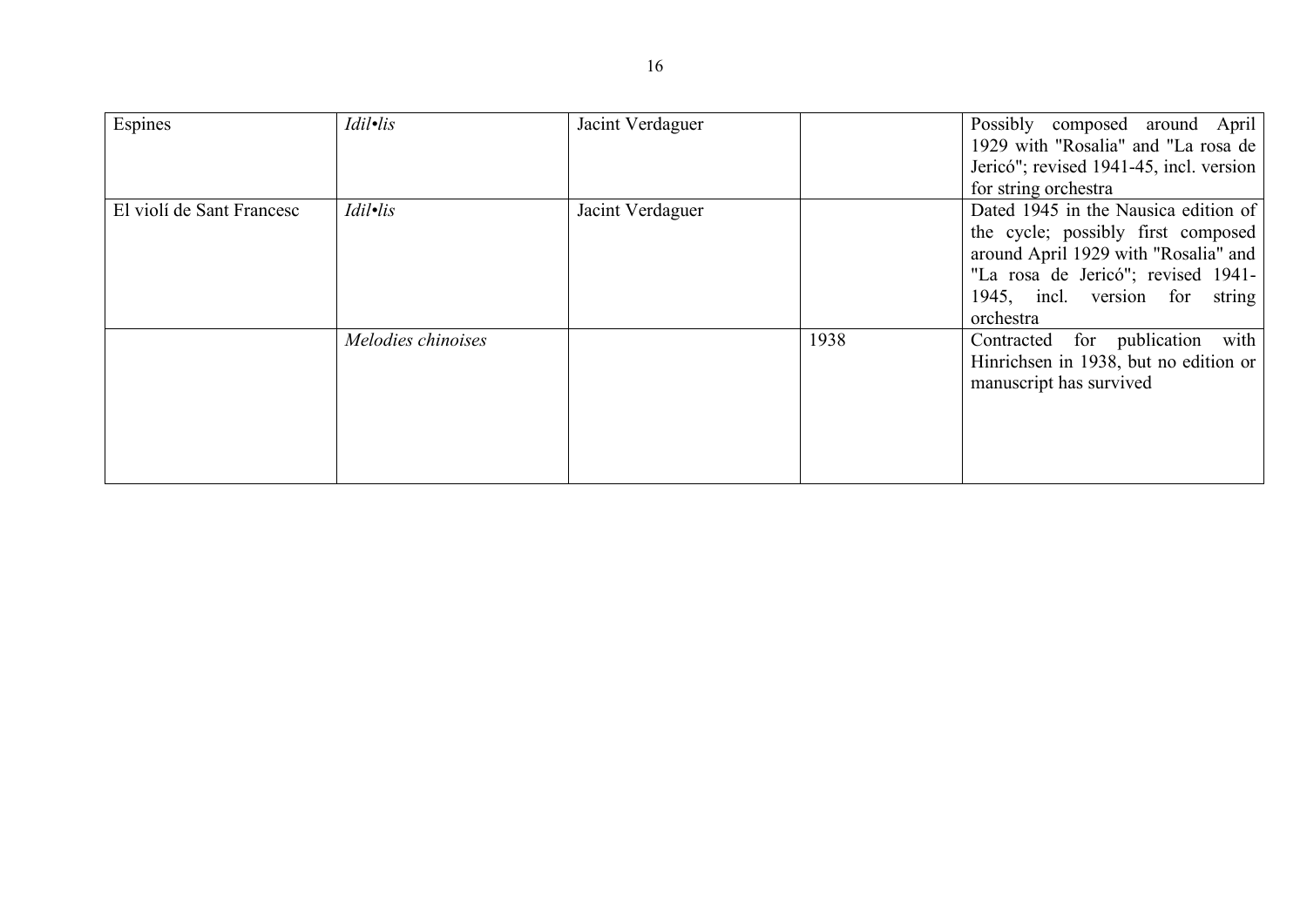Valls's surviving letters to his brothers (with whom he often discussed musical matters) and to his peers (Gerhard, Mayer, Carner, Samper) shed only limited light on what Valls's background, concerns, and influences were, or which contemporary composers he might have found influential and inspiring in his attempt at renovating Catalan music. What we know is that he was, as mentioned earlier, dismissive of his earliest composition training at the *Escola de Mùsica de Barcelona*. He was also sceptical about Schoenberg's twelve-tone technique.<sup>92</sup> Evidence from his songs suggests that he was aware of a number of contemporary techniques––including those of Debussy and the Germanic neo-romantic tradition––but his approach of composition was not particularly regimented or systematic. While it is clear from Valls's earliest songs that his main concern was with harmony and, secondarily, with word-setting in an expressive, dramatic way compatible with the particularities of Catalan prosody, throughout the years Valls moved several times closer and then further away from tonality: for example, "Invenció del bes," dated 1929 and written after Valls had experimented with extended tonality in several other songs, is a relatively conventional tonal song whose sole particularity is in the use of scattered augmented seventh chords.

Experimentation along these lines with extended tonality is already present in the two earliest surviving songs, "L'elegia d'una rosa" and "L'oblit," both dated in July 1924. Tonal cadential gestures (e.g. ascending fourth, or descending fifth, in the bass) abound in both, but the leading tone is flattened, which lends both songs a modal flavour. "L'oblit" opens with a series of three-note chords––alternating between triads and quartal harmonies––which introduce the mode––A dorian. Later in the song, F# and F natural alternate.



*Example 1. "L'oblit": piano introduction and cadence in bars 1-3*

"L'elegia d'una rosa," on the other hand, is a very brief song consisting of only five bars that are repeated. The overarching mode is B Phrygian, with both A and G natural alternating with A# and G#; however, Valls further deviates from the fundamental mode by using descending chromaticism on two instances in the piano's right hand (followed by a conventional ascending-fourth gesture in the cadence).

<sup>&</sup>lt;sup>92</sup> Letter from Josep Valls to Josep Carner, 21 October 1945, BC, FJC, Ms4877. Valls did, however, use twelvetone technique in his *Variations for Cello* in 1977.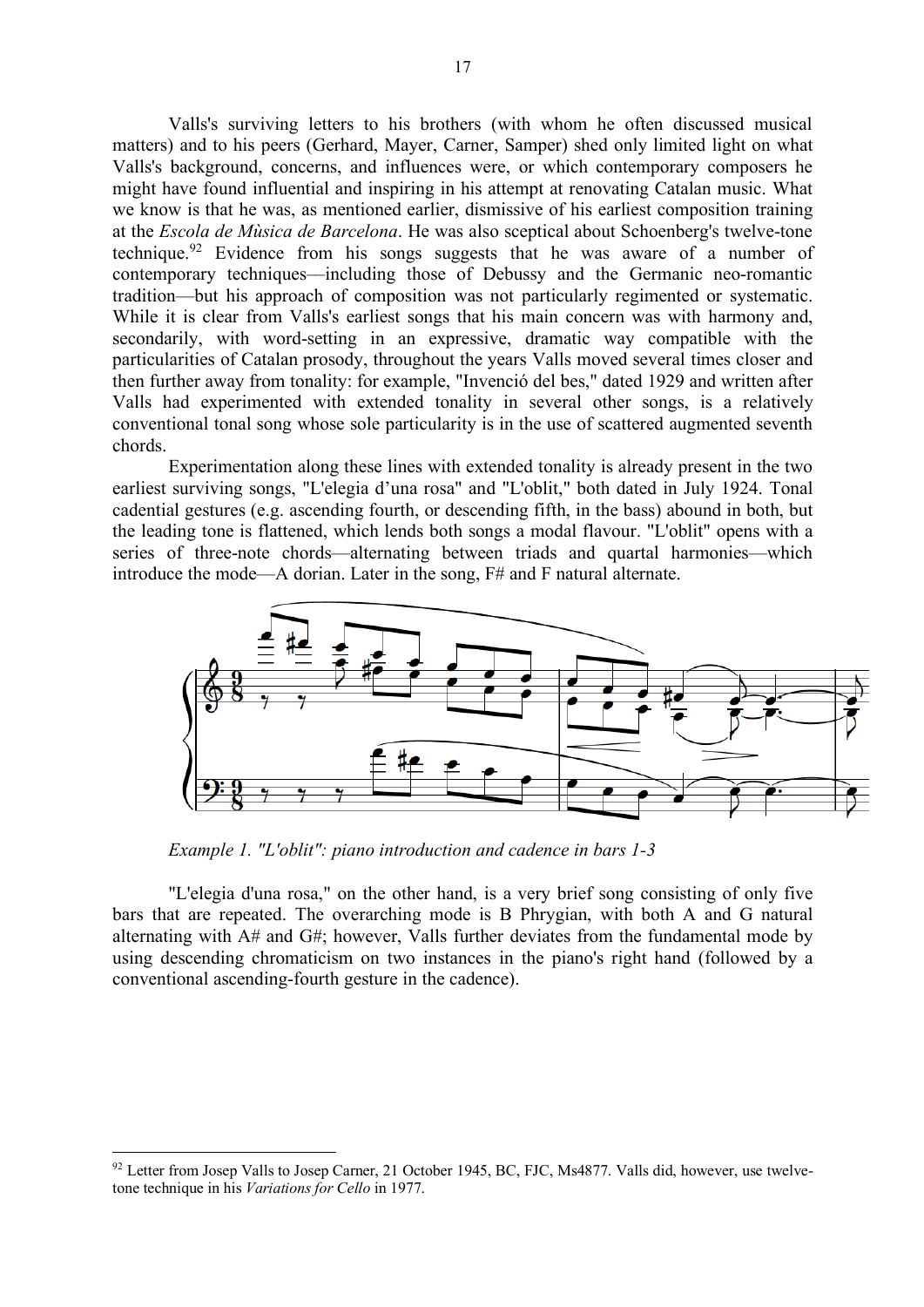

*Examples 2a and 2b. Ascending and descending modal scales in "L'elegia d'una rosa"*



*Example 3. "L'elegia d'una rosa": cadence in bars 2-3*

In the coming years, Valls would repeatedly revisit the techniques he employed in these first songs in his exploration of extended tonality, with common tonal gestures (including relations by thirds) being frequently used to provide a grounding on which to experiment with modality and chromaticism. Modes appear prominently in his settings of Josep Carner and Jacint Verdaguer ("Leda innocent," "Recança," "Elegia," "Joc d'aigua"), and they are often enhanced by alternating between the natural and the accidental in one or two degrees of the scale––as in the following example from "Joc d'aigua":



*Example 4. C-dorian scale with alternating F and F# used in the last phrase of "Joc d'aigua" (bars 32-35)*

Over the years, Valls introduced other procedures. The years 1929 and 1930 were particularly fruitful for experimentation. It is likely that, with Valls having a steady job in Le Havre at this time as well as few distractions during his spare time, he was able to devote himself more fully to composition. During these years, he experimented with hexatonic scales, which he mostly used to provide an unusual concluding gesture to a phrase, as in the following example from "Leda innocent"; similar examples include "Elegia" and "Cançó de gener").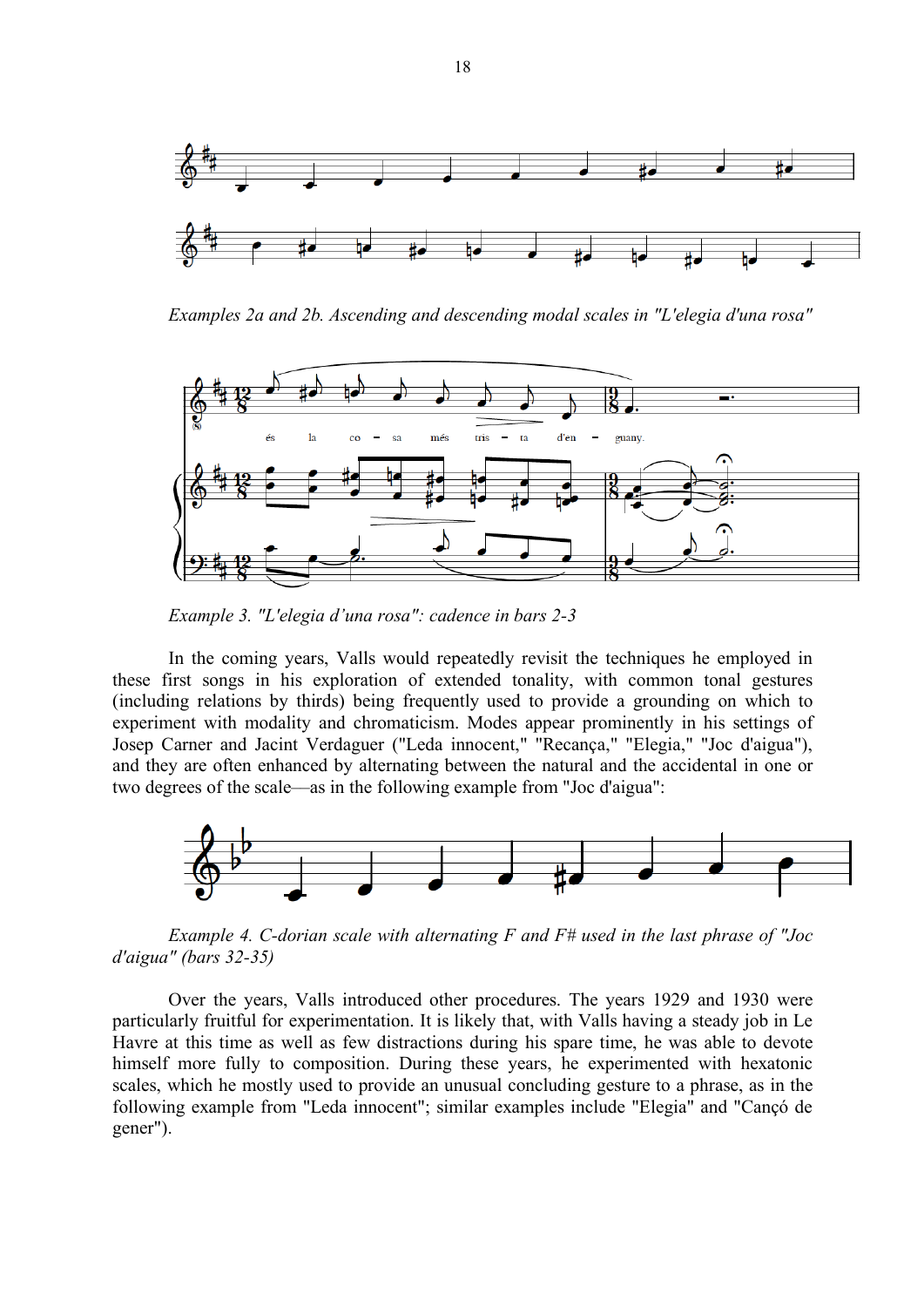

*Example 5. Hexatone motif in "Leda innocent" (bars 13-17)* 

Quartal harmony, which Valls used in passing in "L'oblit," was revisited in earnest in "Leda innocent" in April 1930, and subsequently used in "Nit de primavera." Valls uses quartal harmony in specific sections of the song: it is not applied consistently as a structural device, but rather used to provide a certain colour, with other sections of the songs drawing instead on some of the other devices mentioned above (e.g. chromaticism, augmented chords).



*Example 6. Introduction of quartal harmony in "Nit de primavera" (bars 27-31)*

Valls's songs based on popular Catalan melodies, while not completely unconnected to the composer's concerns with tonality and atonality, relate more directly to his preoccupation with musical nationalism and folklorism. It would have been, indeed, difficult for a Catalan or Spanish composer of Valls's generation to completely set these concerns aside: ever since Felip Pedrell proposed that traditional song should be the foundation of the Spanish (and Catalan)<sup>93</sup> musical nationalist school in the pamphlet *Por nuestra música* (1891), debates on how exactly it should be used proliferated in Spanish and Catalan musical circles. The most internationally successful composer to follow Pedrell's teachings was Manuel de Falla, who purported that Spanish composers should capture the spirit and not the letter of Spanish traditional song––meaning that they should not primarily quote or re-use existing melodies, but rather compose original material in the spirit of the original traditional music.<sup> $\bar{9}4$ </sup> This preoccupation with traditional music was still very much alive among the composers of Valls's generation, who often looked at Falla's music as an inspiration, even though they might have not engaged with traditional music in the same way as Falla did: Roberto Gerhard himself studied under Pedrell, and others, including Eduardo Martínez Torner, Jesús Bal y Gay and Baltasar Samper, were scholars of traditional song and did field work on the topic. Although the latter was not the case with Valls, he was certainly interested

<sup>&</sup>lt;sup>93</sup> Pedrell was Catalan himself and in his own music he often chose Catalan music and themes. However, he did not view Catalan and Spanish identity as mutually exclusive, and his work was arguably pioneering in both cultures**.**

<sup>94</sup> Nevertheless, Falla used existing melodies in his song cycle *Siete canciones populares españolas.*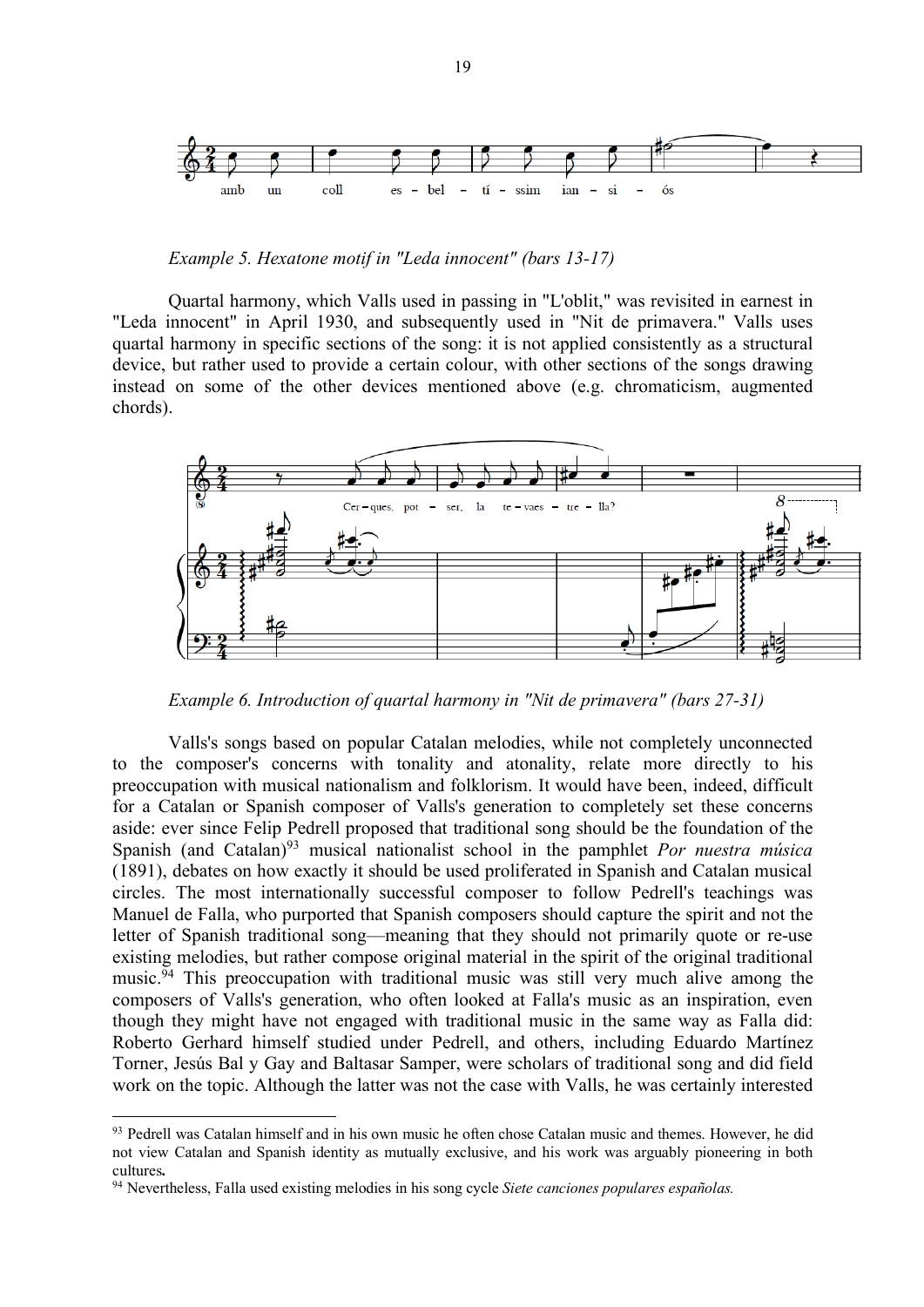in the issues posited by Pedrell and then developed by Falla. His contributions to the subject consist of an extended 1935 article on the topic, "Le chant populaire en Catalogne et la generation musical contemporaine", for which there is no evidence of publication,<sup>95</sup> and another article published in a special issue on Catalan culture of the journal *Cahiers du sud* in 1945. In these articles, Valls revisited Pedrell's idea that Catalan national music should be built on traditional song; Valls follows Falla here in arguing that traditional song should not be used in its literal form anymore, but its spirit should still inform Catalan art music. He also regarded art song as the most suitable genre for contemporary Catalan composers to pursue, as, he argued, 1) they had very few indigenous models of symphonic music they could build upon, and 2) musical theatre was unproductive, as attempts of transplanting Catalan song into both opera (Pahissa, Manén) and popular music theatre (Vives) had failed.

As with Falla, though, Valls did not necessarily follow his own advice: his set *Chants populaires catalans* (which he mentioned in his 1935 article, naming Falla as an influence) does indeed make use of existing and well-known Catalan folk songs. The songs ("Els tres tambors," "L'enyor" and "El maridet") were originally composed between 1927 and 1929, but Valls revised them around 1945-46; on that occasion, he explained in a letter to Josep Carner that "Els tres tambors" and "El maridet" 'are not simple and humble harmonisations, but rather veritable re-creations'.<sup>96</sup> The songs are indeed not as experimental harmonically as other examples by Valls, but they reveal an influence from some of Falla's *Siete canciones populares españolas* in their use of ostinato accompaniments, sometimes with added dissonances––as in the following example from "Els tres tambors."



*Example 7. Valls's "Els tres tambors," bars 6-9*

<sup>95</sup> Josep Valls, "Le chant populaire en Catalogne et la generation musical contemporaine," BC, FJV, Jva181.

<sup>&</sup>lt;sup>96</sup> Letter from Josep Valls to Josep Carner, 5 February 1946, BC, FJC, Ms4877.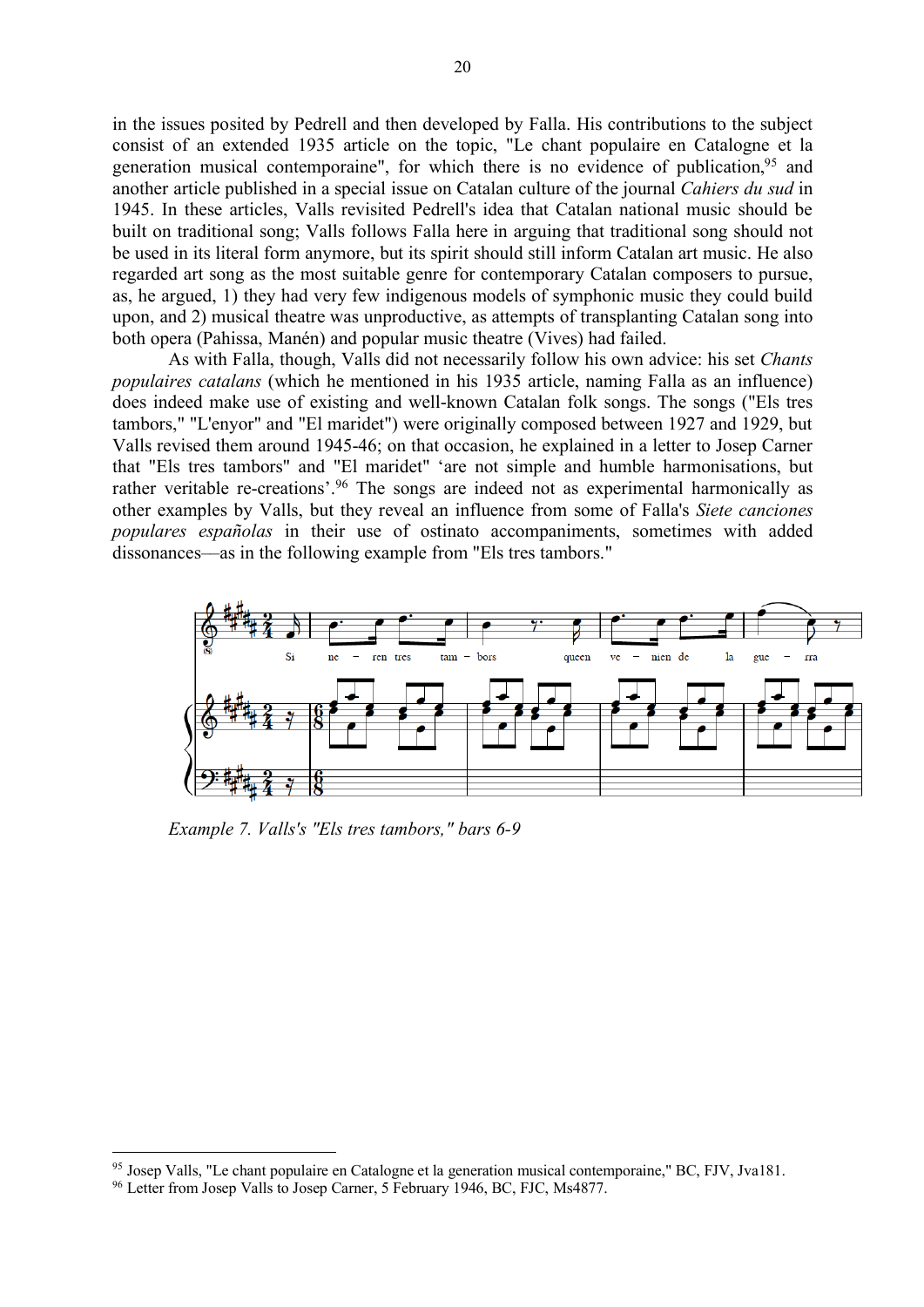

*Example 8. Manuel de Falla's "Seguidilla murciana" (from* Siete canciones populares españolas), *bars 3-7*

"Complanta"-a further traditional song that was not, however, part of the setemploys a similarly simple ostinato pattern of arpeggios, which, after a relatively traditional beginning, progressively introduces chromaticism and clusters into the accompaniment. This can be regarded as akin to Falla's concern with defamiliarizing traditional melody, which several composers of the *Grupo de los Ocho* also experimented with, both in art song and elsewhere.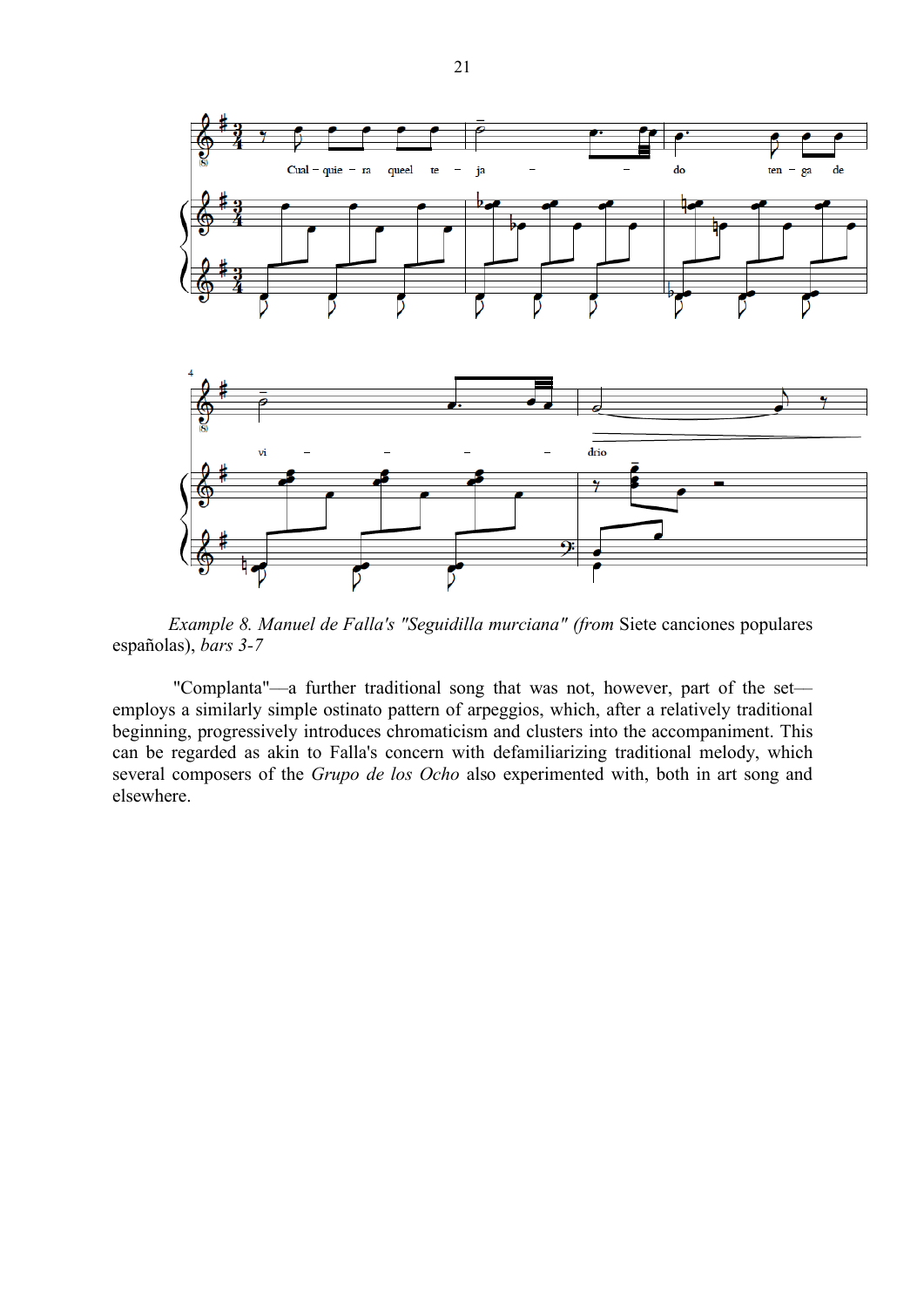

*Example 9. Valls's "Complanta," bars 1-4*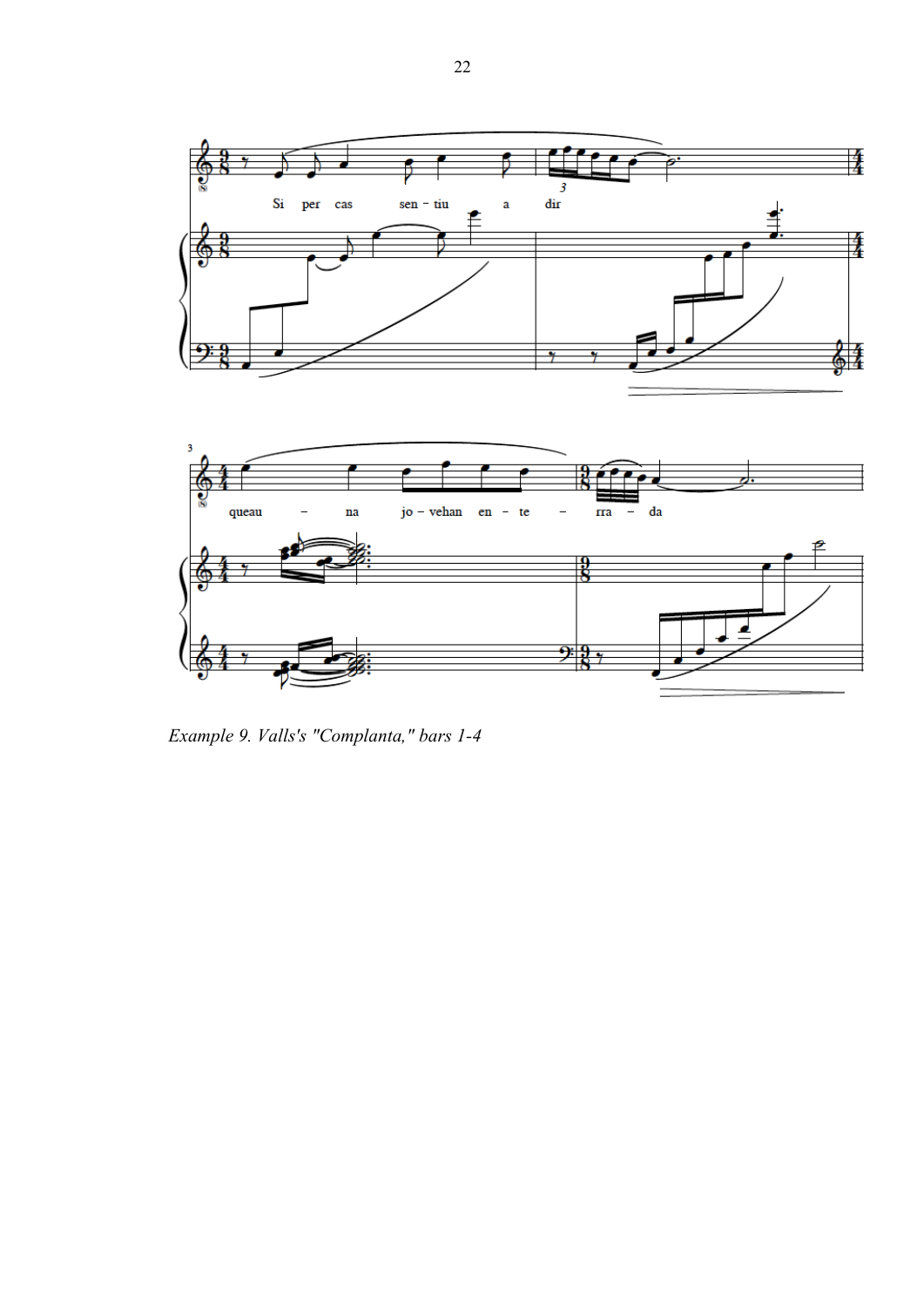

*Example 10. Ernesto Halffter's "La niña que se va al mar,"*<sup>97</sup> *bars 2-4*

In "El violí de Sant Francesc," Valls was closer to following Falla's advice: the simple melody is not borrowed from Catalan traditional song but is certainly reminiscent of it, and Valls indeed uses this melody as the structuring device of the piece: the melody reappears several times in the voice, in several keys and modes; in each of these keys and modes, the accompaniment, while staying within the same key or mode as the voice, operates relatively independently from it on a textural and rhythmic level, again defamiliarizing a relatively simple melody.

In following Falla's neoclassical approach, Valls departed from his Catalan-language colleagues. Gerhard, for example, though interested in traditional music, would not engage with neoclassicism in earnest in his music until *Pedrelliana* (1941), whereas Baltasar Samper's works inspired by Balearic folklore were influenced by impressionism and harmonic experimentation. Since Valls started writing his traditionally inspired songs in 1927, when most of the members of the *Grupo de los Ocho* were starting their careers themselves, it is unlikely that Valls knew their music in detail at that point; it is more plausible that he would have been inspired directly by Falla. This provides further evidence of Falla's influence on younger composers beyond the *Grupo de los Ocho*. It also suggests that, even though Valls and other Catalan composers saw themselves as part of a national tradition distinct from the Spanish tradition, they had no qualms about integrating Falla's achievements and innovations into their own quest for modernity. The fact that Otto Mayer

<sup>&</sup>lt;sup>97</sup> Here, Ernesto Halffter does not use a pre-existing melody, but both Alberti's original poem and Halffter's music are reminiscent of traditional poetry and song.